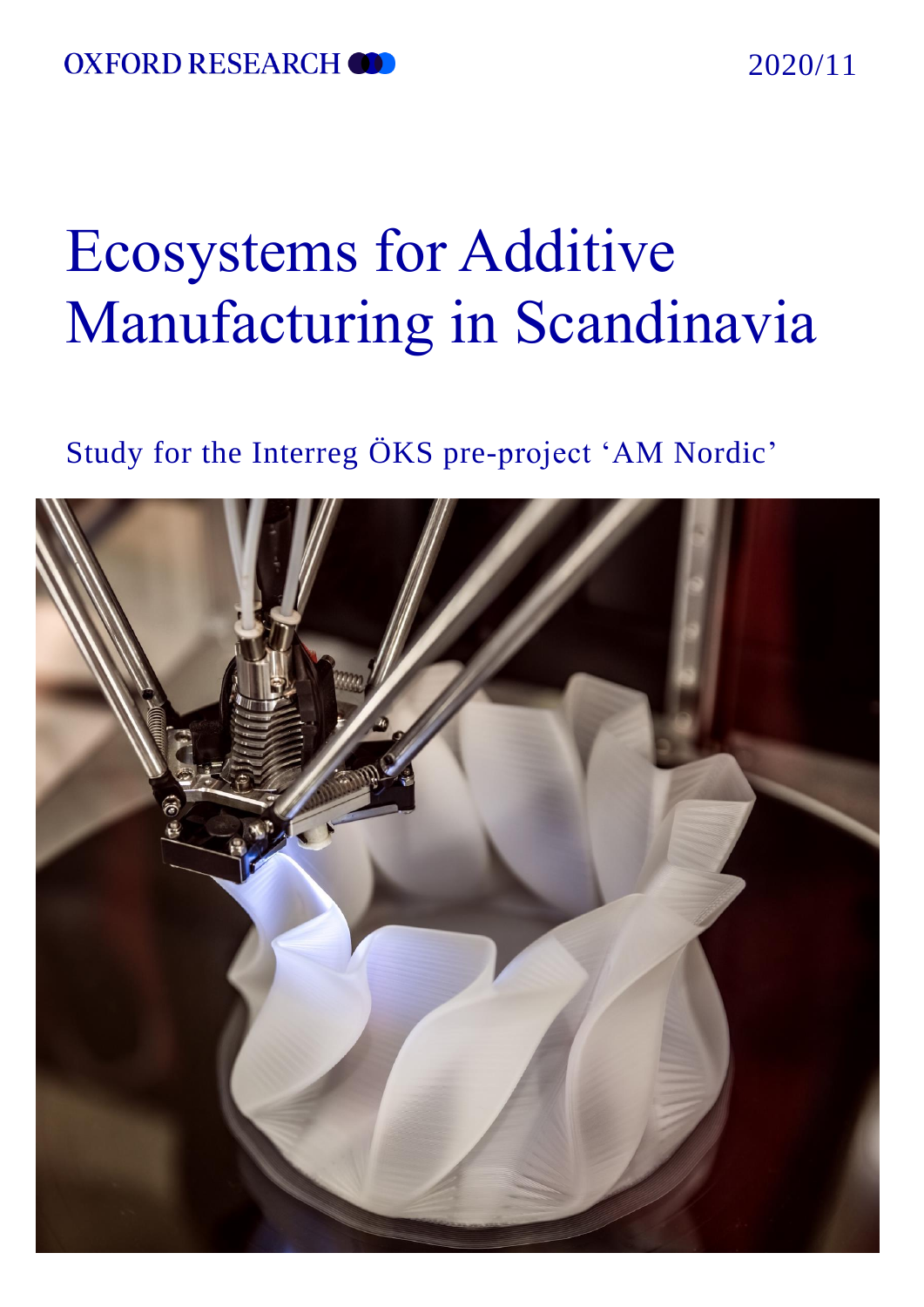

#### **Knowledge for a better society**

Oxford Research provides knowledge for a better society by combining our competencies in research, strategy and communication.

We carry out analyses and evaluations across several thematic fields, including industry and regional development, welfare policy, labour market and education issues, as well as research and innovation systems.

We also facilitate processes of implementation and change based on the outcome of our analyses and evaluations.

Oxford Research was established in 1995 and is part of Oxford Group. We have offices in Denmark, Norway, Sweden, Finland, Latvia, and in Belgium (Brussels).

#### **Oxford Research A/S**

Vesterbrogade 149 1620 København V Denmark (+45) 33 69 13 69 office@oxfordresearch.dk www.oxfordresearch.dk

#### **Client**

Danish AM Hub Alfred Nobel Science Park

**Project period**  August-November 2020

#### **Team**

Lise Smed Olsen Stine Nørtoft Popp Ylva Grauers Kristin Bårnås



**The Venn diagram** is a stylistic representation of Oxford Research's efforts to combine competences in research, strategy and communication, to provide knowledge for a better society.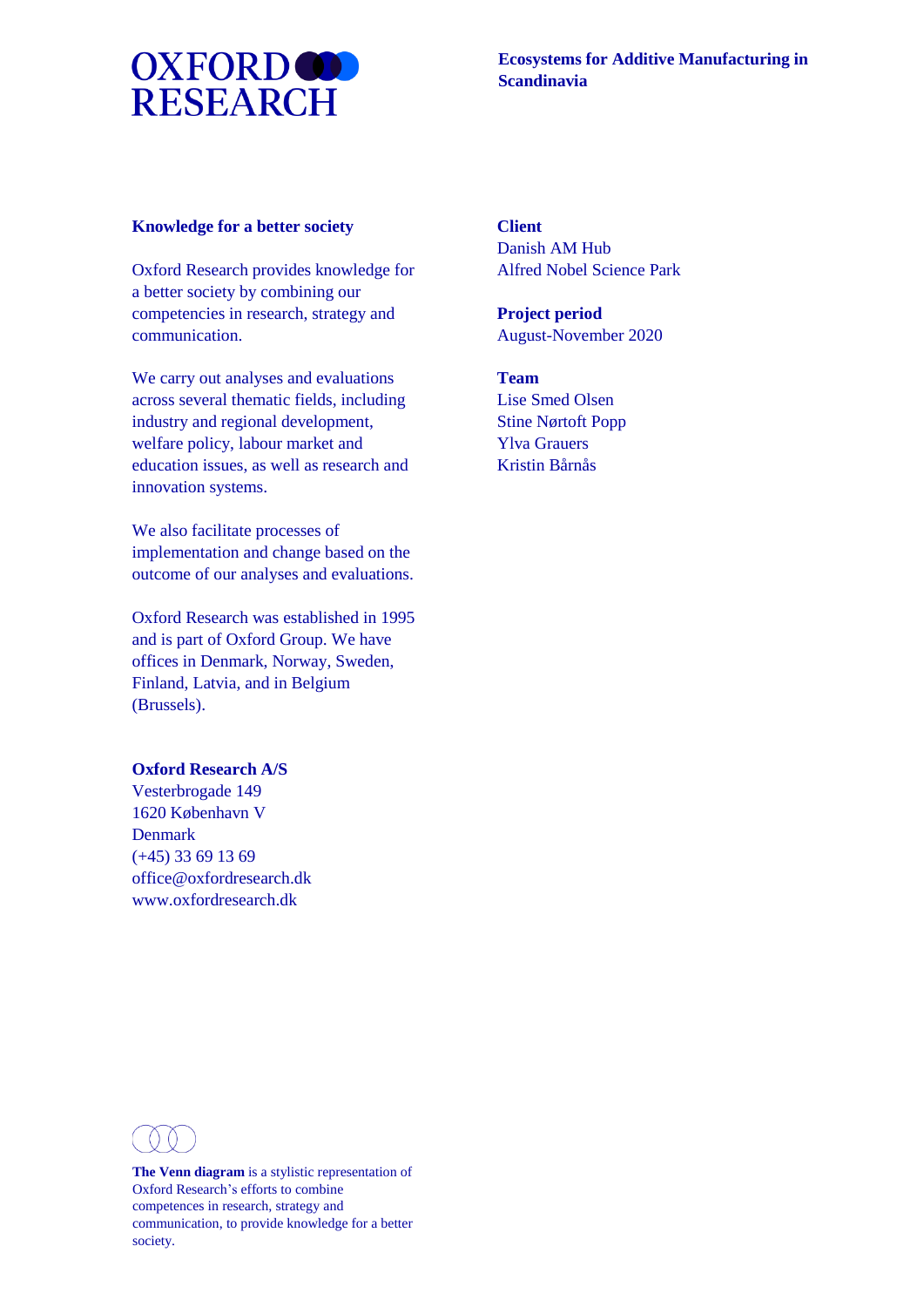### **Table of contents**

| 1. Summary                                                               | 1              |
|--------------------------------------------------------------------------|----------------|
| 2. Introduction                                                          | 4              |
| 3. The Scandinavian AM ecosystems                                        | 5              |
| 3.1 State-of-play                                                        | 5              |
| 3.2 Promoting the use of AM in SMEs                                      | $\overline{7}$ |
| 3.2.1 Nordic AM Group                                                    | 8              |
| 3.2.2 Denmark                                                            | 9              |
| 3.2.3 Norway                                                             | 11             |
| 3.2.4 Sweden                                                             | 13             |
| 4. AM development priorities and potentials for cross-border cooperation | 14             |
| 4.1 Changing mindsets and spreading awareness to SMEs                    | 15             |
| 4.1.1 Potentials for cross-border cooperation                            | 16             |
| 4.2 Access to knowledge and partners                                     | 17             |
| 4.2.1 Potentials for cross-border cooperation                            | 18             |
| 4.3 AM as a tool for sustainable development                             | 18             |
| 4.3.1 Potentials for cross-border cooperation                            | 20             |
| 4.4 Access to qualified labour                                           | 20             |
| 4.4.1 Potentials for cross-border cooperation                            | 21             |
| 5. List of interviewees                                                  | 22             |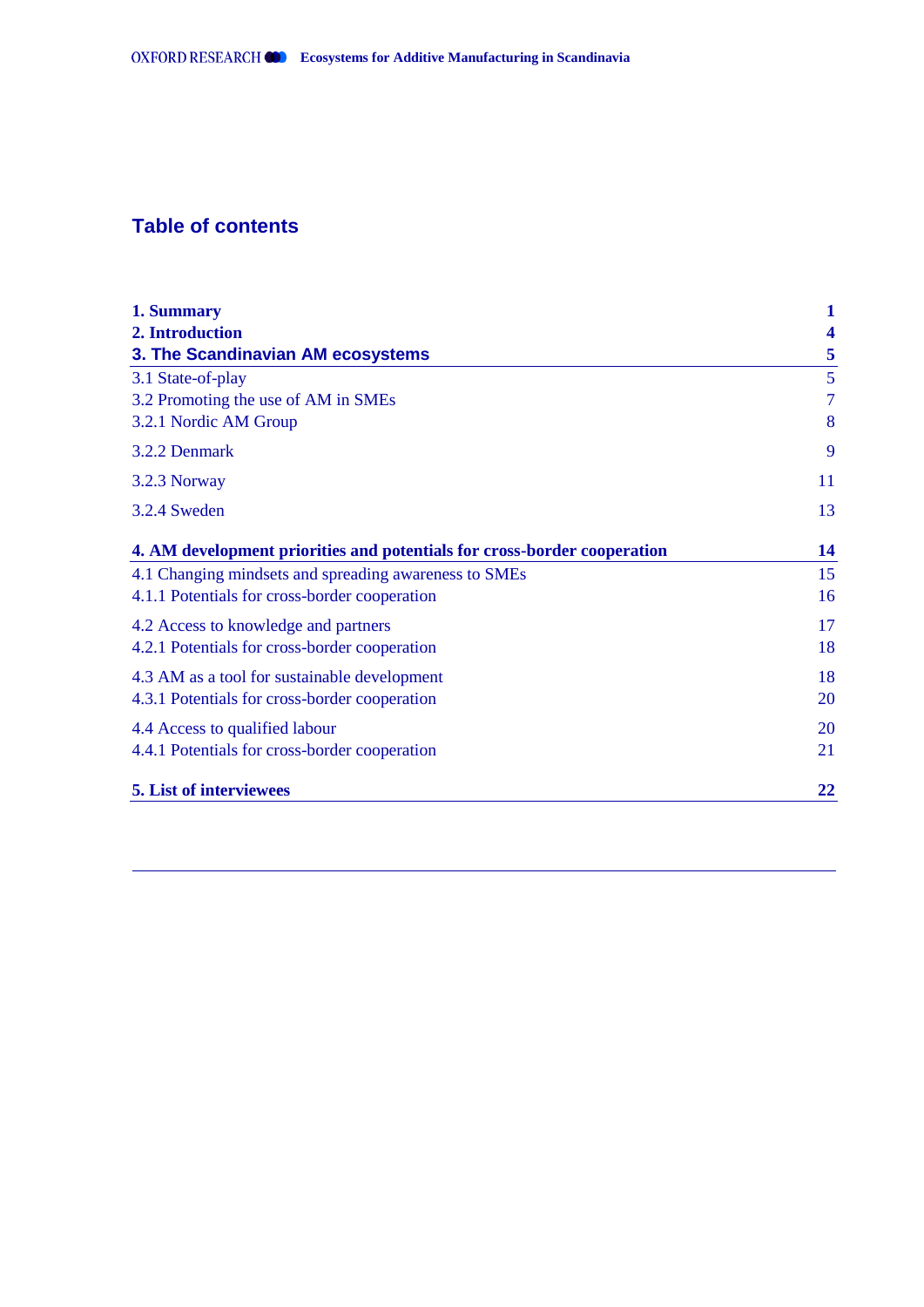# <span id="page-3-0"></span>**1. Summary**

The purpose of this study is to explore the potentials to strengthen ecosystems collaboration to promote the use of additive manufacturing (AM) in small and medium sized enterprises (SMEs) across Scandinavia. Danish AM Hub and Alfred Nobel Science Park have taken the initiative to conduct the analysis as part of the pre-project AM Nordic, financed by the Interreg Öresund-Kattegat-Skagerrak programme. The ambition of the pre-project is to develop the foundation for a cross-border cooperation project comprising more partners. The study has been carried out based on a combination of desk research and qualitative interviews with stakeholders of the national AM ecosystems. It provides insight into: 1) the organising of national/regional AM ecosystems of the Scandinavian countries, and 2) AM development issues in Scandinavia, concluding with recommendations for potentials to strengthen cross-border cooperation.

**The study points to different positions of strength in materials use for AM, i.e. metals in Sweden and photopolymers in Denmark, and in the application of AM in different industries.** In Denmark, the early adoption of AM technology took place in the hearing aid industry. In Norway, large players in the oil and gas industry were early to adopt, and in Sweden large industries, e.g. in the automotive industry were among the first to use to use the technology. Since then AM has spread to other niche industries such as aerospace and the defence industry in Norway, and especially in Denmark and Sweden to several large manufacturing companies. SMEs are increasingly adopting the technology in Denmark and Sweden, although according to interviewees it is happening slowly. There is also a development taking place in Norway, but the adoption of AM by Norwegian SMEs is still mainly at the stage of using AM for prototypes, and the general interest in the technology seems to be lower.

**The AM ecosystems include public and private initiatives to promote AM in SMEs across Scandinavia, e.g. as part of R&D and innovation (RDI) programmes/initiatives that are focused on supporting the transition to Industry 4.0.** In Denmark and Sweden, organisations and networks have been established to work specifically with the promotion of AM. The programmes and initiatives differ in their organisation, funding models, and scope, but there are some commonalities to be found. They can be categorised as follows: Industry 4.0 programmes/networks (DK, NO, SE), regional industry support organisations/networks (DK, NO, SE), research and technology organisations (DK, NO, SE), AM ecosystem hub (DK), AM interest/lobby association (SE), network to promote the AM research agenda (SE), and a joint venture, R&D company and large-scale 3D print facility (SE).

**The review of the national ecosystems demonstrates that especially in Sweden, private industry has joined forces to push the AM agenda.** The initiatives that have been established in Norway have been driven by publicly funded programmes. Denmark is found somewhere in the middle, where industry, e.g. represented through the Confederation of Danish Industry and the Danish Industry Foundation, has also been a key driver in establishing initiatives.

Key AM development issues and priorities with potentials for cross-border cooperation identified as part of the study include: changing mindsets and spreading awareness to SMEs, searching for new knowledge and partners to further innovate and develop strategies for AM, the link between AM and sustainable development, and finally, access to qualified labour.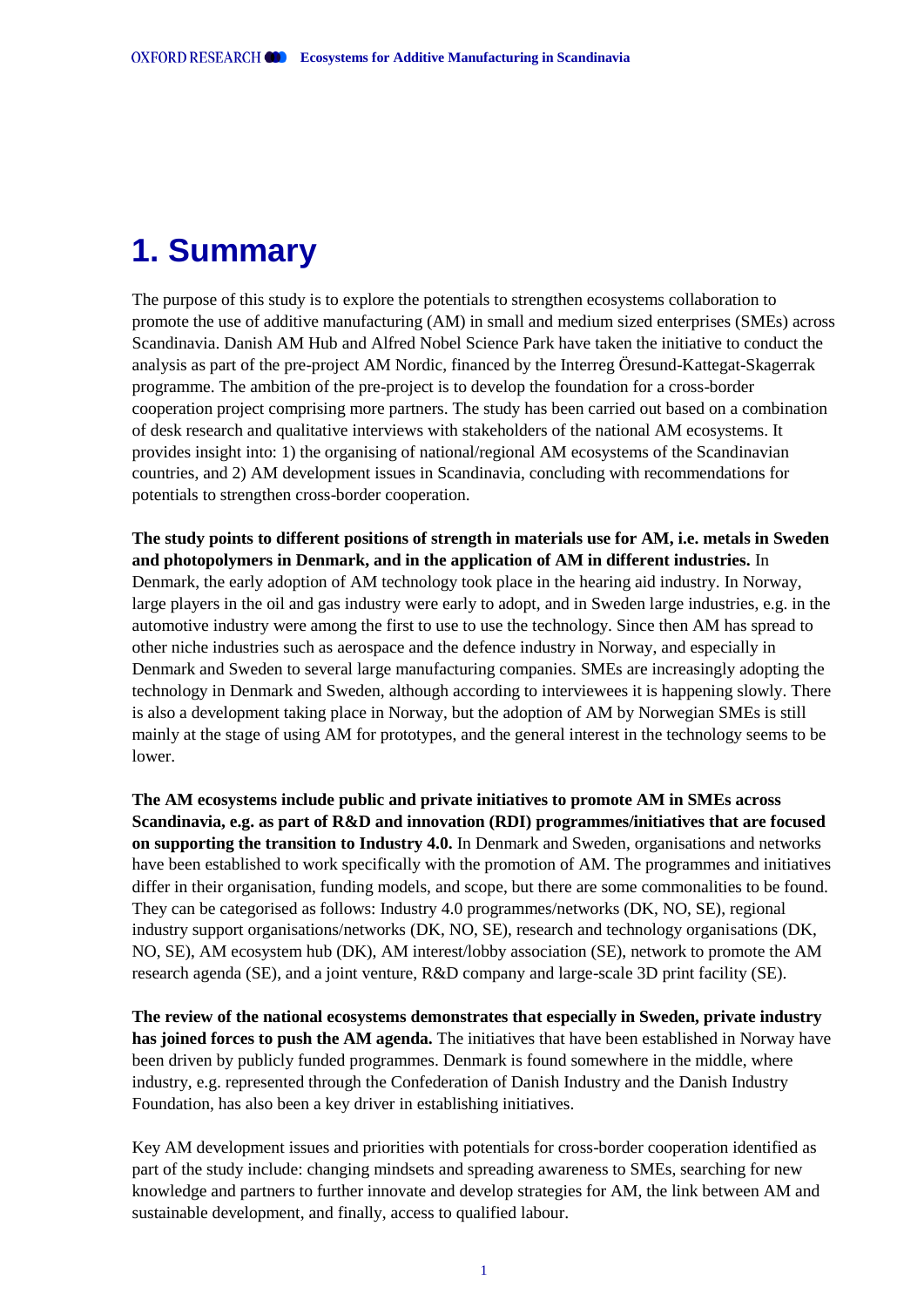#### **Changing mindsets and spreading awareness to SMEs**

A challenge across Scandinavia is that too few SMEs are exploiting the opportunities of AM. Consequently, there continues to be a need for changing mindsets and spreading awareness to SMEs. Initiatives are already being implemented by business support/network organisations across Scandinavia. A key learning point and identified need for companies to sufficiently consider the opportunities of AM is to introduce it not only to engineers and designers, but also to the management. This way there is a stronger focus on the business case and the link between AM and the overall strategic direction of the company. Organisations across the region host events and seminars focused on AM, which combine initiatives for promoting awareness through cases and contributing with knowledge on AM. SMEs that are not yet using AM or are at an early stage of development will often prefer to attend events and competence development activities locally.

Oxford Research recommends that cross-border cooperation focuses on sharing knowledge, experiences, and tools between business support organisations, e.g. including the catapult centres in Norway, the IUC – industrial development centres in Sweden, Centre for Industry in Denmark, and similar organisations. Business support/network organisations can develop stronger offers to SMEs by:

- Developing a mutual programme and/or a shared toolbox.
- Coordinating and sharing good practices in place today to promote awareness and competence development on AM in SMEs. For example, tools that are used in Denmark may be of use for organisations in Norway and Sweden: the opportunity to borrow a 3D printer combined with strategic advice (CFI in cooperation with Danish AM Hub) and a mentoring programme, where a less experienced SME is paired with a company that has more experience in the use of AM (Confederation of Danish Industry in cooperation with Danish AM Hub).
- Activities can be implemented in parallel by the organisations, or partly through shared events, where SMEs are invited to participate cross-border (e.g. to present good cases).

#### **Access to knowledge and partners**

The needs and challenges of SMEs and larger companies that have gained experience and are working strategically with AM in their production are generally centred on getting access to knowledge and partners. Development needs are often centred on materials use, and although depending on the company, the interest in materials use will vary, there is currently a mutual focus across Scandinavia on increasing the industrial use of AM in metals. Some companies express an interest in meeting with other companies that are working with similar materials to exchange experiences. A key point in this regard is that companies and other ecosystem actors see themselves as part of an international AM ecosystem. They are therefore also interested in sourcing knowledge from strong AM centres outside Scandinavia.

Oxford Research recommends that cross-border cooperation focuses on facilitating company innovation processes on AM in metals through peer-to-peer learning. This can be facilitated by business support/network organisations and research and technology organisations (RTOs). Importantly, it should focus on facilitating concrete change for the companies involved, and a cooperation project will be stronger from building links to the international AM ecosystem. The focus of cross-border cooperation can include the following: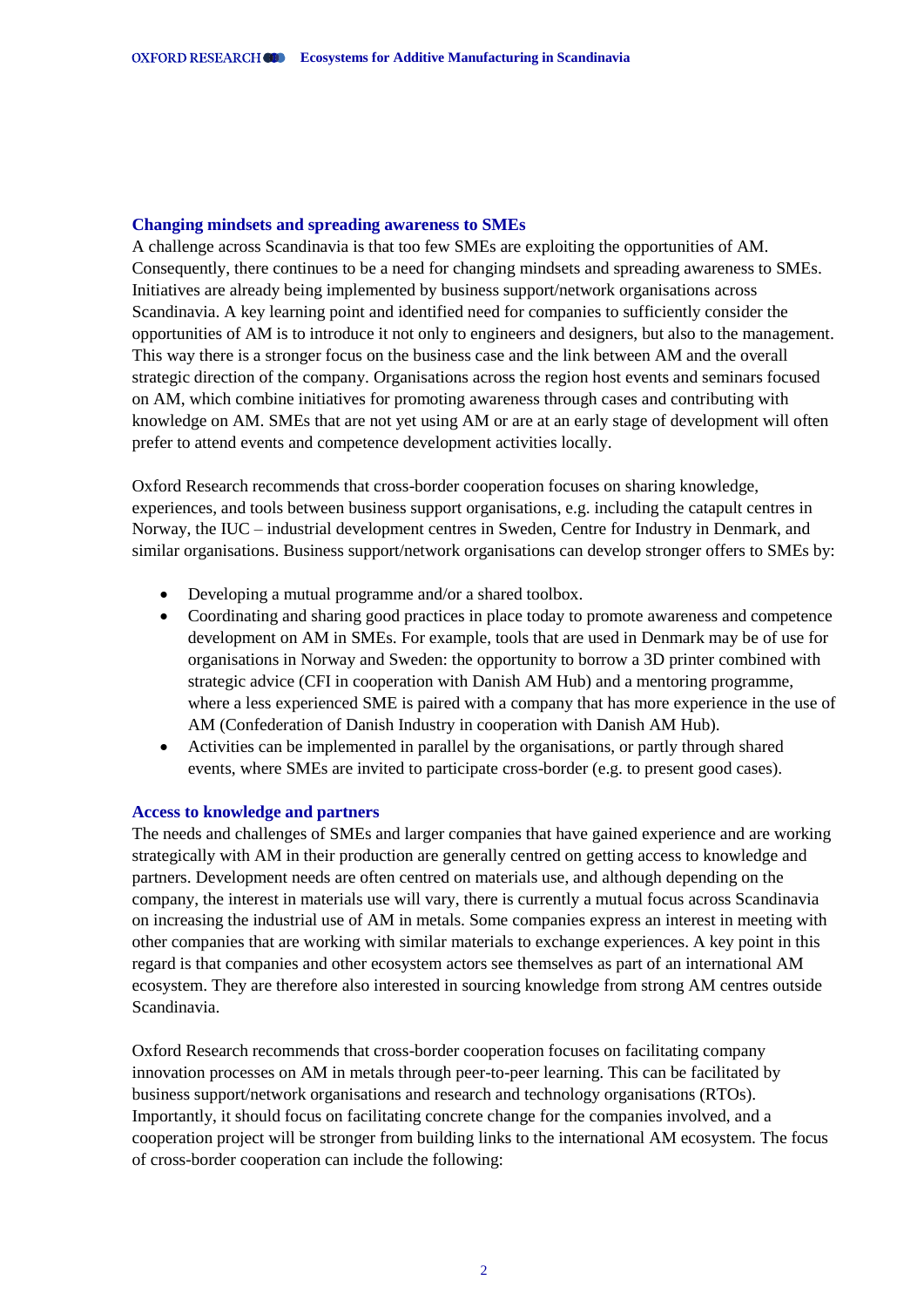- Matching companies cross-border where there is a win-win opportunity for the involved parties from sharing knowledge in their on-going innovation process. RTOs, Danish AM Hub, Alfred Nobel Science Park and others involved can help the companies identify one or two project partners. The companies can also benefit from the organising of study visits. This will take place between the companies that are matched, but in addition a project could kickoff with a study trip for the participating companies, e.g. to AMEXCI in Sweden to serve as inspiration and to set the framework for the coming cooperation.
- Consider involving partners and/or knowledge from leading international environments for industrial use of AM in metals. This can be done from the onset identifying partners, e.g. in Germany and/or the UK, aiming for a European rather than a Nordic project. It might also be part of a Nordic project, where partners (e.g. RTOs, business support/network organisations) establish links with leading test and demonstration facilities and/or companies abroad to organise study visits for the participating companies.

#### **AM as a tool for sustainable development**

AM is not a part of the sustainability strategy of most of the interviewed companies. However, they generally hope that it can be a side effect in the future. Sustainability opportunities linked to AM are centred on the topics of smarter production through utilising the unique opportunities of the technology, which offer the potential of only adding the material that is needed to realise different types of construction. It enables companies to produce more specialised on-demand products. It also allows for more local production, reducing the emissions from transport. Finally, there is a potential for AM to enhance the circularity of products, both by increasing the repair options and by reusing materials.

The policy agenda internationally and not least in the Scandinavian countries is increasingly focused on sustainability. The RTOs and business support/network organisations can play an important facilitating role in defining and promoting this agenda and creating awareness on the links between AM and sustainability. Oxford Research recommends that considerations are made for incorporating a focus on sustainability, e.g. in a cooperation project focusing on facilitating innovation processes for the industrial use of AM of metals.

#### **Access to qualified labour**

Access to qualified labour is a challenge, and a lacking focus on AM as part of engineering education programmes is highlighted as an issue across the region. In addition to engineering, the study has also pointed to the need for an understanding of AM in management and design.

Although education policy is a national matter, there may be potentials for better coordination on the development of AM in education programmes across the Scandinavian countries. Danish AM Hub will be commissioning a needs analysis for AM in education in Denmark. In the short term, Oxford Research recommends that Danish AM Hub shares the results of the needs analysis with other organisations such as SVEAT in Sweden that may be interested in following the results of the analysis and process of involving stakeholders in discussions on education needs. In the longer term, cooperation on AM in education can potentially become more structured between key stakeholders in the national ecosystems.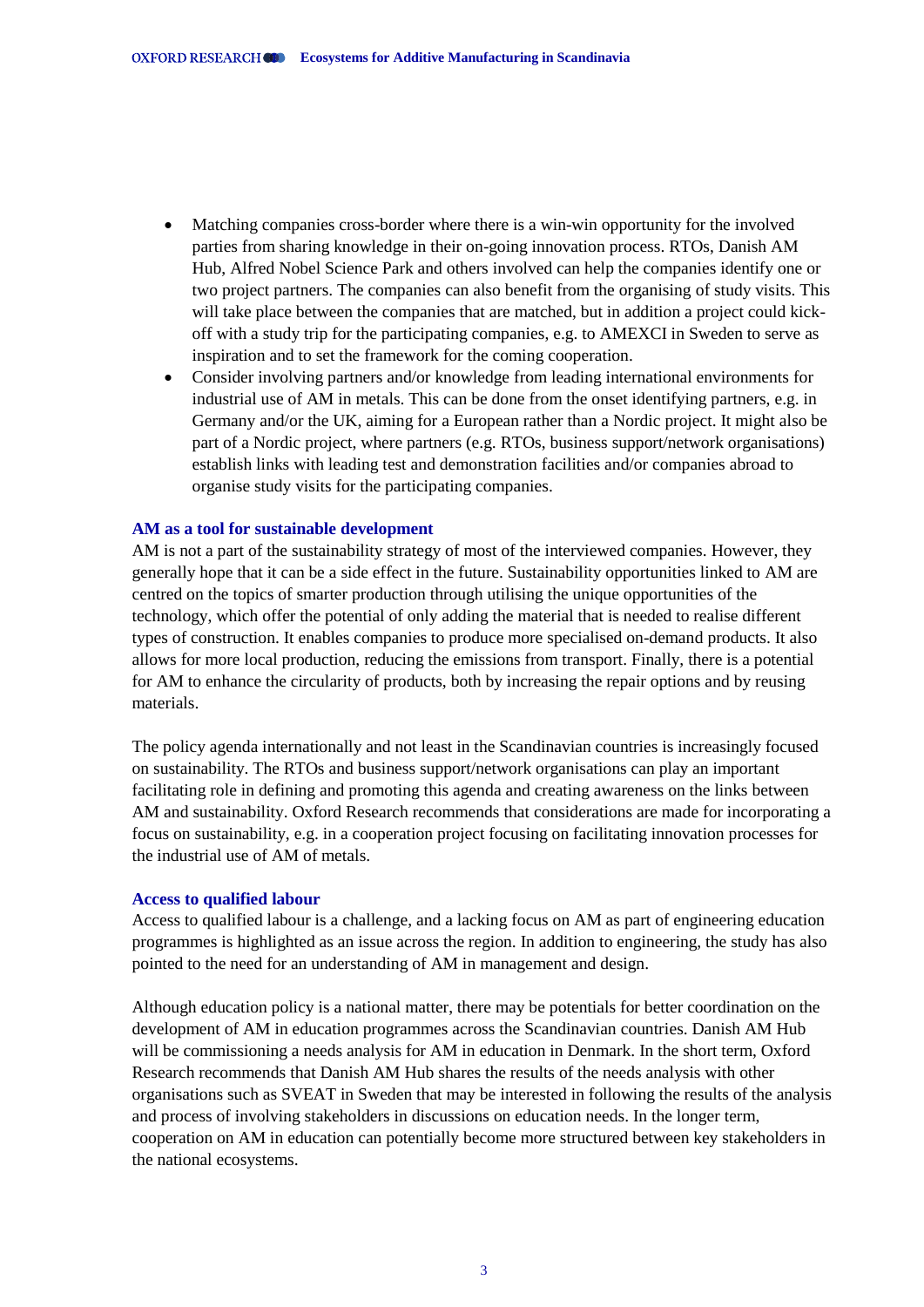# <span id="page-6-0"></span>**2. Introduction**

Danish AM Hub and Alfred Nobel Science Park, with funding from the Interreg Öresund-Kattegat-Skagerrak programme, have taken the initiative to conduct an analysis as part of the pre-project, AM Nordic. The purpose of this study, carried out by Oxford Research, is to explore the potentials to strengthen ecosystems collaboration to promote the use of additive manufacturing (AM) in small and medium sized enterprises (SMEs) across Scandinavia. The ambition of the pre-project is to develop the foundation for a cross-border cooperation project comprising more partners.

AM and 3D print technologies are among the revolutionising technologies that are foreseen by experts to greatly impact the way in which manufacturing will develop in the future. AM involves the process of joining materials to make objects from 3D model data, usually layer upon layer, which is different from subtractive manufacturing methodologies. It is part of the umbrella concept 'Industry 4.0', which refers to the ongoing shift towards smart manufacturing through digital and technological solutions in robotics, automation, IT, and sensors. The technologies comprise virtual reality, augmented reality, artificial intelligence, simulation and advanced data analysis such as machine learning, big data and Internet of Things  $(IoT)^1$ .

The United States and Germany are global leaders in the use of AM technology, followed by South Korea, Italy and the United Kingdom. They all have strong industrial manufacturing traditions and have generally been at the forefront of developments in Industry 4.0. They have also initiated strategic national efforts to establish frameworks for the practical implementation of Industry 4.0, including new education and training programmes, addressing regulatory barriers, and developing incentives for companies to leverage AM and other digital technologies in their production processes<sup>2</sup>. The Scandinavian countries are not found among the global AM leaders. There is an increasing uptake of AM technology taking place by manufacturing companies, however there are concerns that it is happening too slowly, and that the AM ecosystem might be stronger if more integrated across the region.

The analysis is centred on generating:

-

- 1. Insight into the national/regional AM ecosystems of the Scandinavian countries. The focus is on, but not restricted to, the Interreg programme geography.
	- a. What is the state-of-play of AM in the Scandinavian countries, e.g. are there specific positions of strength in the ecosystems?
	- b. What are the similarities and differences of the public and private initiatives in place to promote the application of AM in SMEs?
- 2. Insight into AM development issues in Scandinavia.
	- a. What are the potentials for cross-border cooperation?

<sup>1</sup> Blichfeldt, H. et al. (2019). Udbredelsen af 3D print og Additive Manufacturing i dansk industri. Syddansk Universitet.

<sup>&</sup>lt;sup>2</sup> A.T. Kearney (2018). 3D Printing: ensuring manufacturing leadership in the 21st century: Public/private partnerships pave the way to become the next global design and manufacturing leader.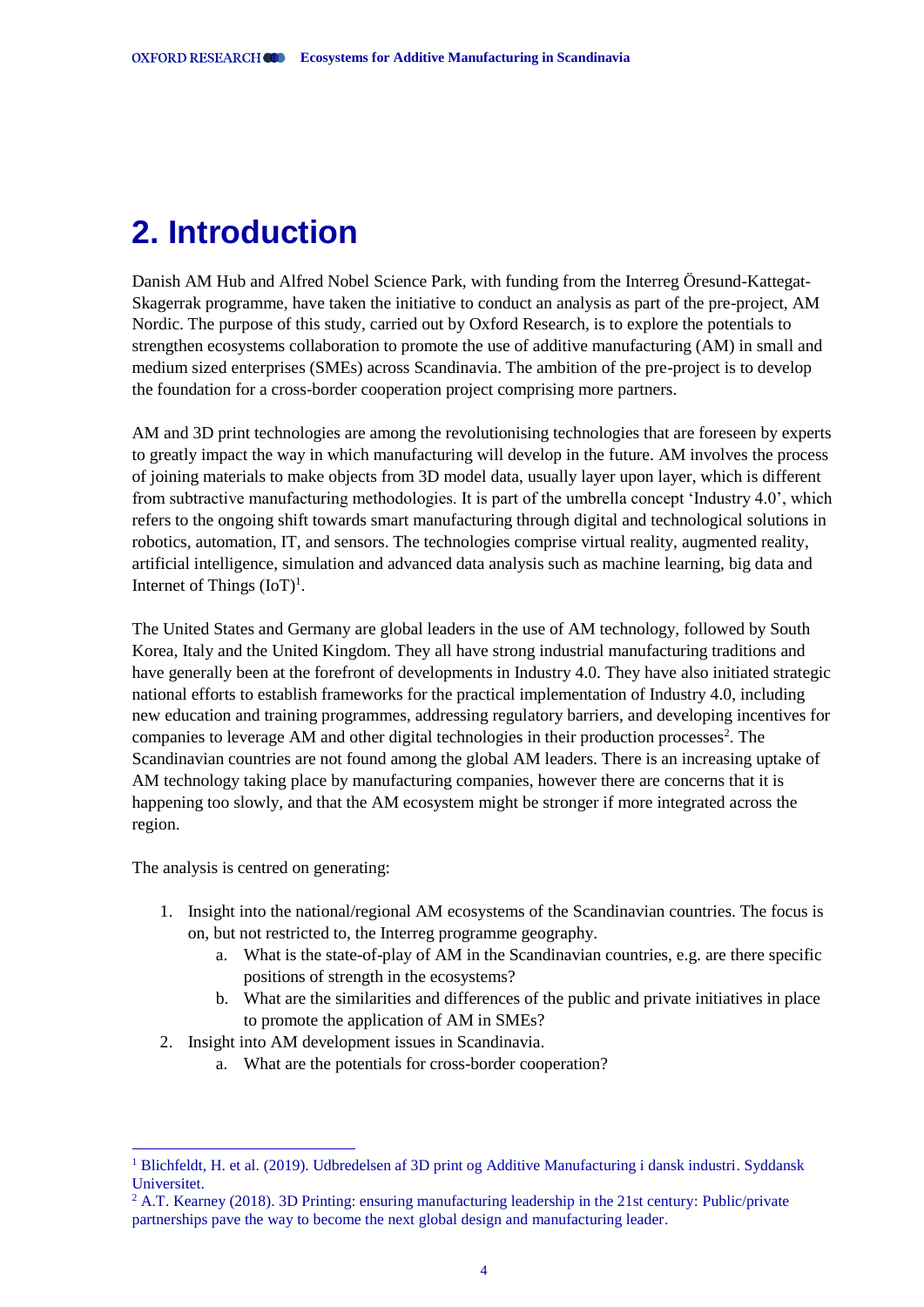Data collection for the study has been based on desk research, drawing on existing studies and reports on AM in the Scandinavian countries, and 8-10 interviews in each of the countries with ecosystem representatives, including: industry associations, business development organisations, knowledge institutions, large companies and SMEs.

# <span id="page-7-0"></span>**3. The Scandinavian AM ecosystems**

This chapter first sheds light on the state-of-play of AM technology adoption in the manufacturing industries of Denmark, Sweden and Norway. This points to different positions of strength in materials use for AM, i.e. metals in Sweden and photopolymers in Denmark, and in the application of AM in different industries. Second, this chapter provides an overview of the public and private actors and initiatives of the AM ecosystems. Including an outline of the differences and similarities between the three countries. The AM ecosystems include public and private initiatives to promote AM in SMEs across Scandinavia, e.g. as part of R&D and innovation (RDI) programmes/initiatives that are focused on supporting the transition to Industry 4.0. In Denmark and Sweden, organisations and networks have been established to work specifically with the promotion of AM.

### <span id="page-7-1"></span>**3.1 State-of-play**

-

Scandinavia, and the rest of the Nordic region including Finland and Iceland, is a part of an international ecosystem. For example, leading 3D print companies are mainly based in the "global AM leader countries", such as the US, Germany and the UK. These companies often perceive the Nordic region as one market, i.e. the countries individually are considered too small as separate markets, and therefore resellers and 3D print service companies are in many cases Nordic set up with offices in each or several of the countries. One of these is PLM Group, which is a reseller of industry 3D printers in the Nordic and Baltic region. The company monitors the development in the market. Their most recent annual survey sent to customers and other manufacturing companies in their network in the Nordic-Baltic region included 187 responses from companies in different industries. It indicates some of the overall development trends in the region<sup>3</sup>:

- **3D printers are now used in many different manufacturing industries**. All verticals from automotive to healthcare are now using 3D printers.
- **There is an increase in the number of companies using 3D printers.** 81% of the manufacturing companies have at least one inhouse 3D printer. The number was 63% in 2018. 20% have their own 3D printer and they also buy as a service. It indicates the share of companies that rely on service bureaus to outsource part of their 3D print production. Regardless of printer ownership, 26% buy 3D printing as a service, which is up from 15% in 2018.
- **FDM and composite FDM is the most used technology**. Compared to 2018, FDM usage has increased, indicating that more companies are moving to 3D printing, as FDM is a typical entry-level technology. Composite printing has picked up from 11 percentage points to 31 percentage points.

<sup>3</sup> PLM Group (2019). The current state of 3D printing in Nordics and Baltics 2019.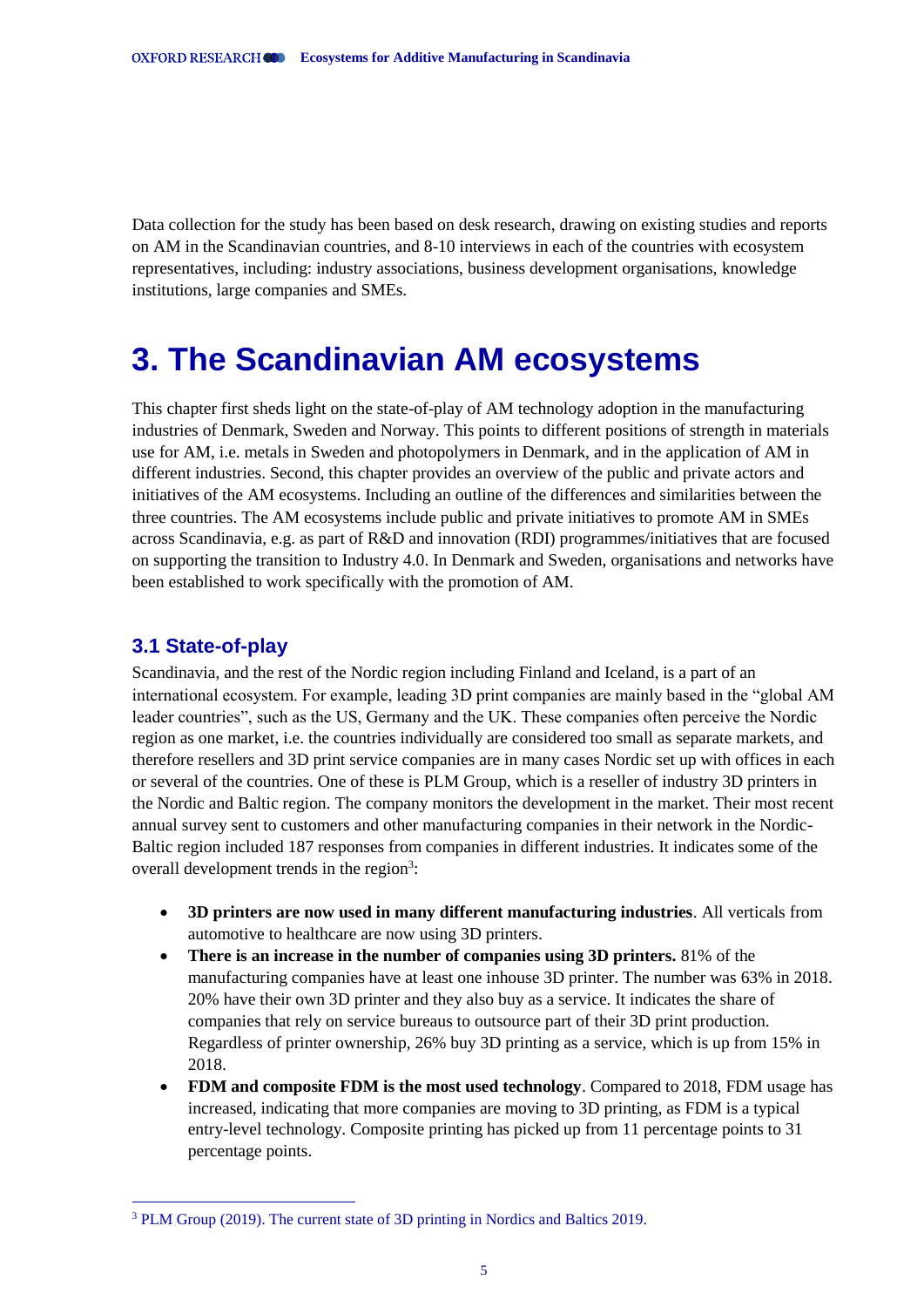- **There is a modest rise in the use of metal**, Multi Jet Fusion (MJF), as well as Multi jet and Polyjet technology. On the other hand, SLS and SLA, have seen a slight dip between 2018 and 2019. It is still early, but there are indications that the metal printing numbers follow a global trend.
- **3D printing is used across the product lifecycle**. Looking at global figures, 3D printed enduse parts is the fastest growing area, followed by production tools (jigs, fixtures and robotic grippers). Prototypes holds its ground and spare parts is still an untapped area, where more traction is expected in the future. In the Nordic-Baltic region all applications are seeing an upward trend. Concept verification has seen the highest increase with 15 percentage points from 2018 to 2019. Production tools and end-use parts grew 11 and 12 percentage points. Spare parts also grew 12 percentage points.
- **Basic plastic is the most widely used material**. 91% of the respondents are using the material, up 7 percentage points from last year. High performance plastics is at a stable 29 percent, same as in 2018. It is still a high number, as these materials are mainly used for production tools and end-use parts. Metal materials have decreased from 35 to 12 percent, which can be explained in several ways. Firstly, metal 3D printing is mainly used for end-use parts. Secondly, with the growth in high performance plastics, many uses these as an alternative to metal.

Overall, although only based on a sample of manufacturing companies, the PLM survey provides an indication of a continuously wider adoption of AM and 3D print technology across the Nordic-Baltic region. However, in the three Scandinavian countries there are differences to be observed in the stages of AM development.

In Denmark, large manufacturing companies, such as Danfoss, Grundfos and The LEGO Group, have made strategic investments in AM and aim to also use it in the manufacturing of end-products<sup>4</sup>. The hearing aid industry was early to use AM in end-products. This has facilitated the building of knowledge on photopolymers. Today, developments are underway in companies in the pharma and food industries. According to a study conducted by University of Southern Denmark in 2019, approximately 25% of Danish manufacturing companies now use AM technologies, mainly for prototypes and in production. Some SMEs have also been exploring the opportunities presented by AM technology, especially in relation to smaller batches of custom-made products<sup>5</sup>.

In Norway, the use of AM is mainly taking place in niche industries, e.g. in the oil and gas industry by the large company Equinor. DNV GL Group has also been established in Norway as an international certification company. Few examples are found of companies that have developed centred on AM technology, Norsk Titanium delivers structural titanium parts to the international aerospace industry, and Fieldmade uses AM to develop both technology and services for the energy and defence sectors. There is also a development taking place around regional industry clusters on lightweight materials and automated production. However, today few SMEs in Norway are using AM for more than prototype development.

-

<sup>4</sup> Danish AM Hub (2020). AM Report 2020.<https://am-hub.dk/rapport-2020/>

<sup>5</sup> Blichfeldt, H. et al. (2019). Udbredelsen af 3D print og Additive Manufacturing i dansk industri. Syddansk Universitet.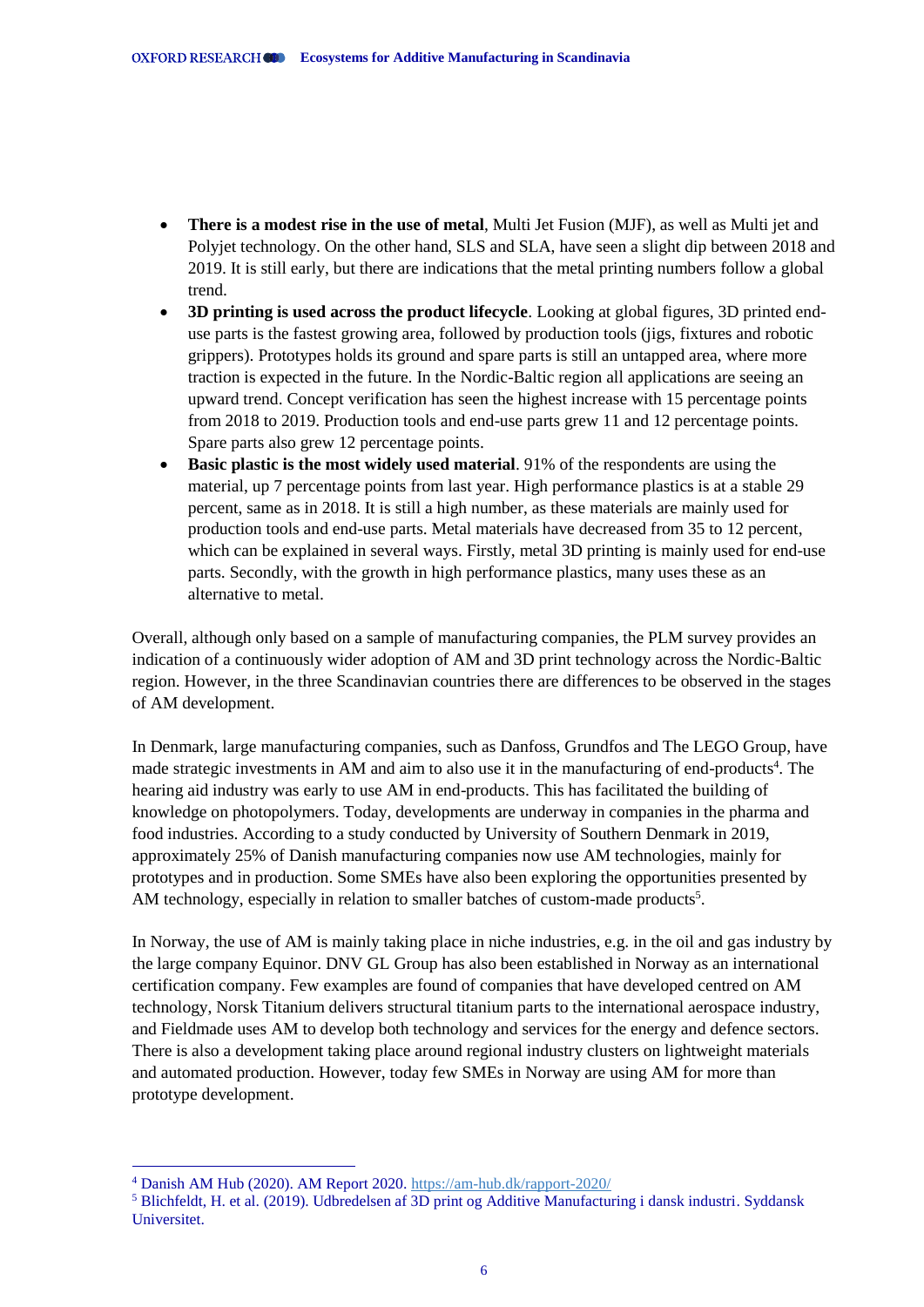Sweden, which is the Scandinavian country with the largest manufacturing industry, is also the country with the most advanced adoption of AM of metals. A study from 2019 on AM of metals, indicates that some of the most advanced users of AM that are also having an impact internationally include Siemens Industrial Turbomachinery in Finspång, which is a flagship for metal AM throughout Siemens, and GKN Aerospace and Sandvik, which both have small-scale production of components. Many other Swedish manufacturing companies print themselves on a small scale or with the help from 3D print service providers. A bottleneck here is that the AM market in Sweden is small and that service agencies are in competition with large established international players<sup>6</sup>. Although, Sweden is in some ways an industry leader in the adoption of AM in Scandinavia, the perception among key stakeholders is that also Sweden is lagging in a global perspective. This is further elaborated in the following section focused on public and private initiatives in place to promote AM.

### <span id="page-9-0"></span>**3.2 Promoting the use of AM in SMEs**

-

This section provides insight into main actors of the AM ecosystems with a focus on introducing the public and private initiatives in place to promote R&D activity as well as awareness and wider application of AM in SMEs in each of the Scandinavian countries. The review includes key national initiatives, but it does not comprise all stakeholders, e.g. regional business support organisations promoting the AM agenda in each country. It provides indications on similarities and differences across the region. Especially in Sweden, private industry has joined forces to push the AM agenda. The initiatives that have been established in Norway have been driven by publicly funded programmes. Denmark is found somewhere in the middle, where industry, e.g. represented through the Confederation of Danish Industry and the Danish Industry Foundation, has also been a key driver in establishing initiatives.

The programmes and initiatives in place differ in their organisation, funding models and scope, but there are some commonalities to be found. They can be categorised as follows:



<sup>6</sup> Strondl,A., Nilsson-Åhman, H. (2019). Omvärldsanalys på temat material och AM i Uppsala. Rapportnummer: MEF19118, SWERIM.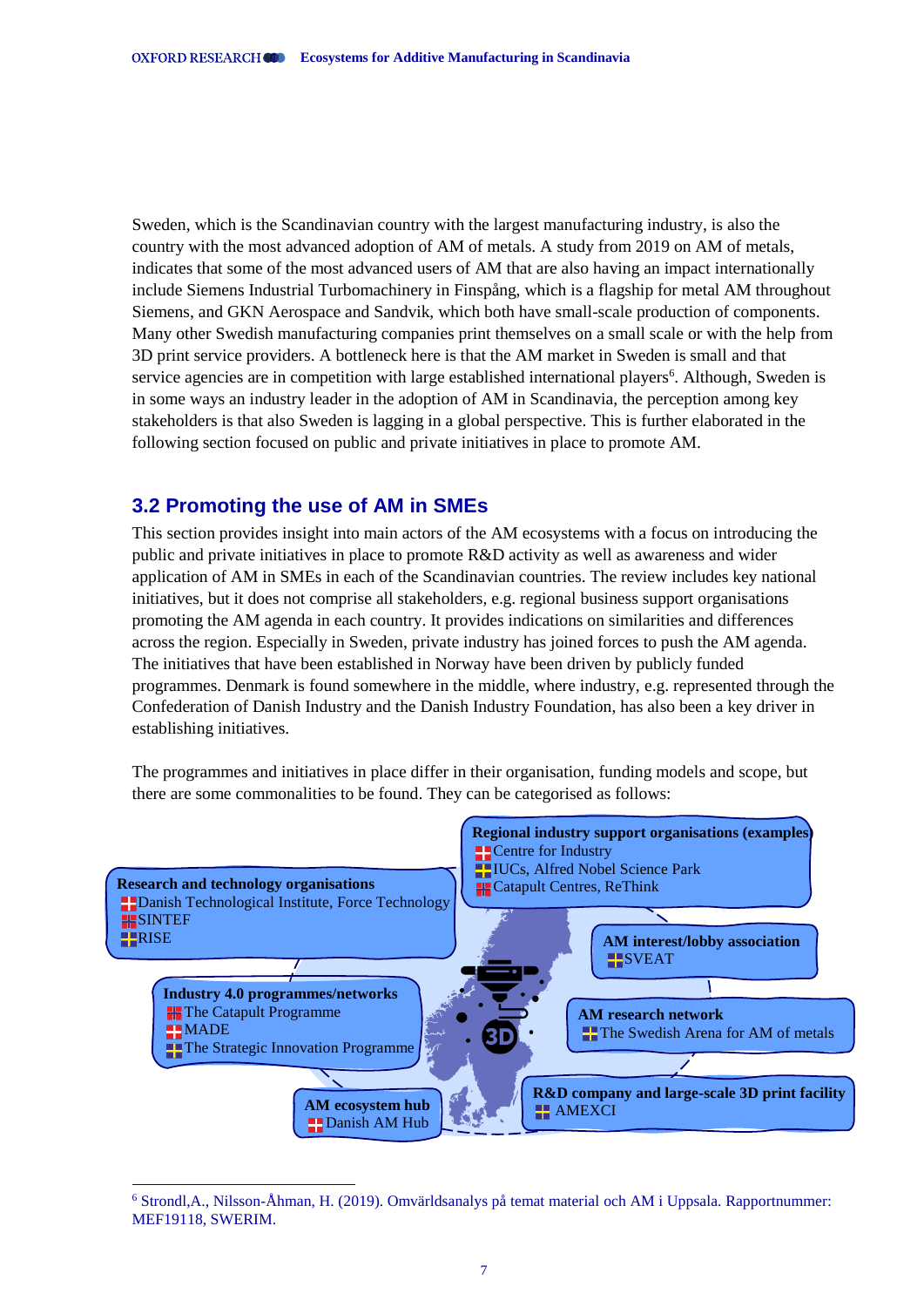**Industry 4.0 programmes/networks**: In Norway and Sweden, national authorities have developed RDI programmes to address the future challenges of industries of strategic national importance. These programmes also include the opportunities for funding Industry 4.0 initiatives, which incorporate AM as one of the technologies. In Norway this involves the previous Norwegian Centres of Excellence (NCE) programme which has supported regional cluster initiatives and the Catapult Centres programme currently running. In Sweden, it is possible for clusters or consortia of industry and R&D actors to apply for funds from the Strategic Innovation Programmes. In Denmark, MADE is the national 4.0. initiative. It is not a programme, but a public private country-wide partnership conducting RDI activities and implementing strategic programmes, co-financed by national public funds.

**Regional industry support organisations/networks**: Examples of these include Centre for Industry in Denmark, the IUC – Industrial Development Centres in Sweden, and the Catapult Centres and ReThink in Norway (the organisations in Norway differ by being closer linked to R&D environments and offering test facilities). These organisations provide advisory services, information, and competence development to promote AM to manufacturing SMEs.

**Research and technology organisations:** Danish Technological Institute, Force Technology, SINTEF, and RISE operate in similar ways and are all involved in RDI activities to support the application of AM in companies. Furthermore, they have cooperated on European R&D projects, through which they have also established links to each other and to RTOs across Europe.

**AM ecosystem hub:** Danish AM Hub has been established to bring together the national ecosystem and to promote AM to manufacturing SMEs.

**AM interest/lobby association**: SVEAT has been established by industry and today also comprises members from knowledge institutions and universities.

**Network to promote the AM research agenda**: The Swedish Arena for AM of metals has been initiated by knowledge institutions but also comprise industry members.

**R&D company and large-scale 3D print facility:** AMEXCI is a unique entity in Scandinavia established entirely with the use of private funds.

#### <span id="page-10-0"></span>**3.2.1 Nordic AM Group**

Some of the organisations that will be highlighted below in a presentation of the national AM ecosystems are part of the Nordic network, Nordic AM Group, which has been established with the overall ambition to promote and develop the knowledge, cooperation and openness of the Nordic AM ecosystem to attract international talent, investments and growth to the region.

Nordic AM Group has a role to play in creating a focus on the strengths of the Nordic region in AM, as well as to connect SMEs with knowledge institutions within and outside the region. Through a shared LinkedIn site and through sharing of information between the members of the network, the members promote their events to encourage participation cross-border and they share good practice cases.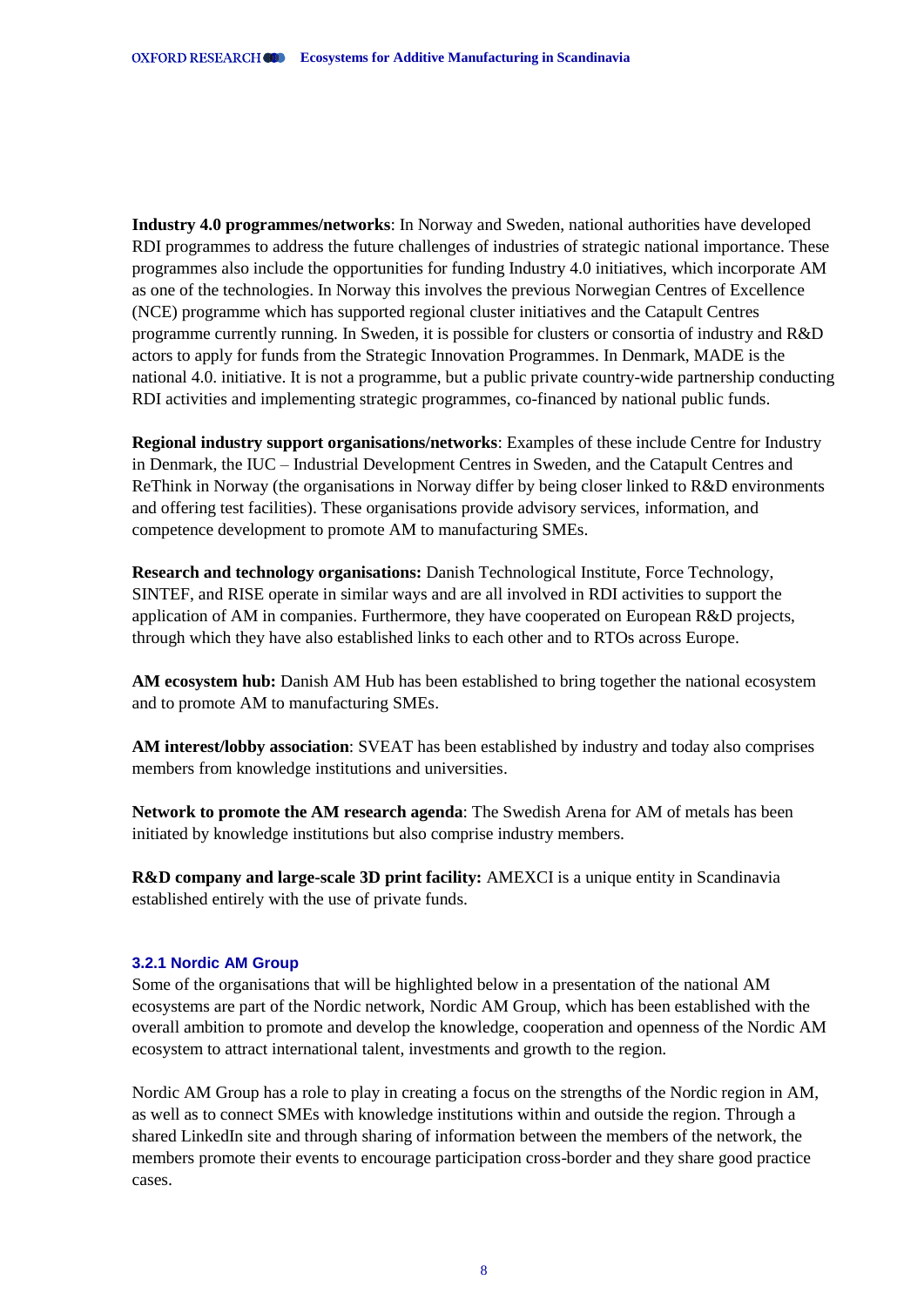Nordic AM Group was established in 2018. The initiative does not have funding to develop or promote activities, which in part explains why cooperation activities have so far been limited. This study, and the Interreg ØKS pre-project which it is a part of, can however help contribute to how the network or its members might expand cooperation. In addition to Danish AM Hub and Alfred Nobel Science Park, partners of Nordic AM Group include AMEXCI, Sandvik, Danish Technological Institute, and from Finland: Ideascout, VTT, 3D Step, and LUT University.

#### <span id="page-11-0"></span>**3.2.2 Denmark**

-

In Denmark, key R&D environments include the Technical University of Denmark (DTU) and Aarhus University, and the research and technology organisations (RTOs) Danish Technological Institute (DTI) and Force Technology. These are the knowledge institutions that have the strongest focus on materials research and industrial application, including in metals. Some R&D activity in materials development is also taking place at Aalborg University. Furthermore, R&D with a focus on AM in supply chain and operations management and business models is conducted, mainly at University of Southern Denmark and Aalborg University<sup>7</sup>.

The initiatives to promote the use of AM in Denmark have been driven from the side of industry, not least with the industry association, the Confederation of Danish Industry (DI) as an initiator and cofinancier. Innovation Fund Denmark also contributes with substantial funds to the development of AM as part of Industry 4.0, e.g. co-financing activities within the framework of MADE. MADE, the Danish national innovation and research platform for the manufacturing industry, was established in 2014 as a response to the negative spiral observed by industry of the increasing relocation of production outside the country. The public-private partnership was established to promote the development of Industry 4.0 in Denmark. In 2018, Danish AM Hub was established with funding and on the initiative of the Danish Industry Foundation in order to specifically promote awareness on AM to Danish SMEs and to bring together the national ecosystem to further push the agenda. In addition to these network organisations, initiatives to promote AM in SMEs is mainly implemented by the RTOs and by regional network organisations, one of which is introduced below.

#### **MADE - Manufacturing Academy of Denmark**

MADE is the national innovation and research platform for the manufacturing industry. It was launched as an independent association in 2014 by Danish companies, universities, RTOs (DTI, Force Technology, the Alexandra Institute), various associations and public and private funds. MADE aims to facilitate the development of innovative manufacturing solutions in Danish industry, enabling Denmark to compete globally and create employment within Denmark. MADE is appointed the Danish Industry 4.0 initiative, and the organisation also leads the national innovation network for advanced manufacturing. AM is incorporated as part of the activities of Industry 4.0.

MADE coordinates two large, national research and innovation programmes, MADE SPIR and MADE Digital, which together comprise more than 100 R&D projects on, e.g. 3D printing, robotics, and digital supply chains. In projects, typically 10-15 companies work on "open book" R&D activities in cooperation with university researchers. In addition to the R&D activities, each year up to 15 innovation conferences are organised with participant numbers ranging between 70-130. The

<sup>7</sup> Oxford Research (2018). Additive manufacturing i Danmark: Kortlægning af AM-iværksætter- og uddannelsesmiljøet.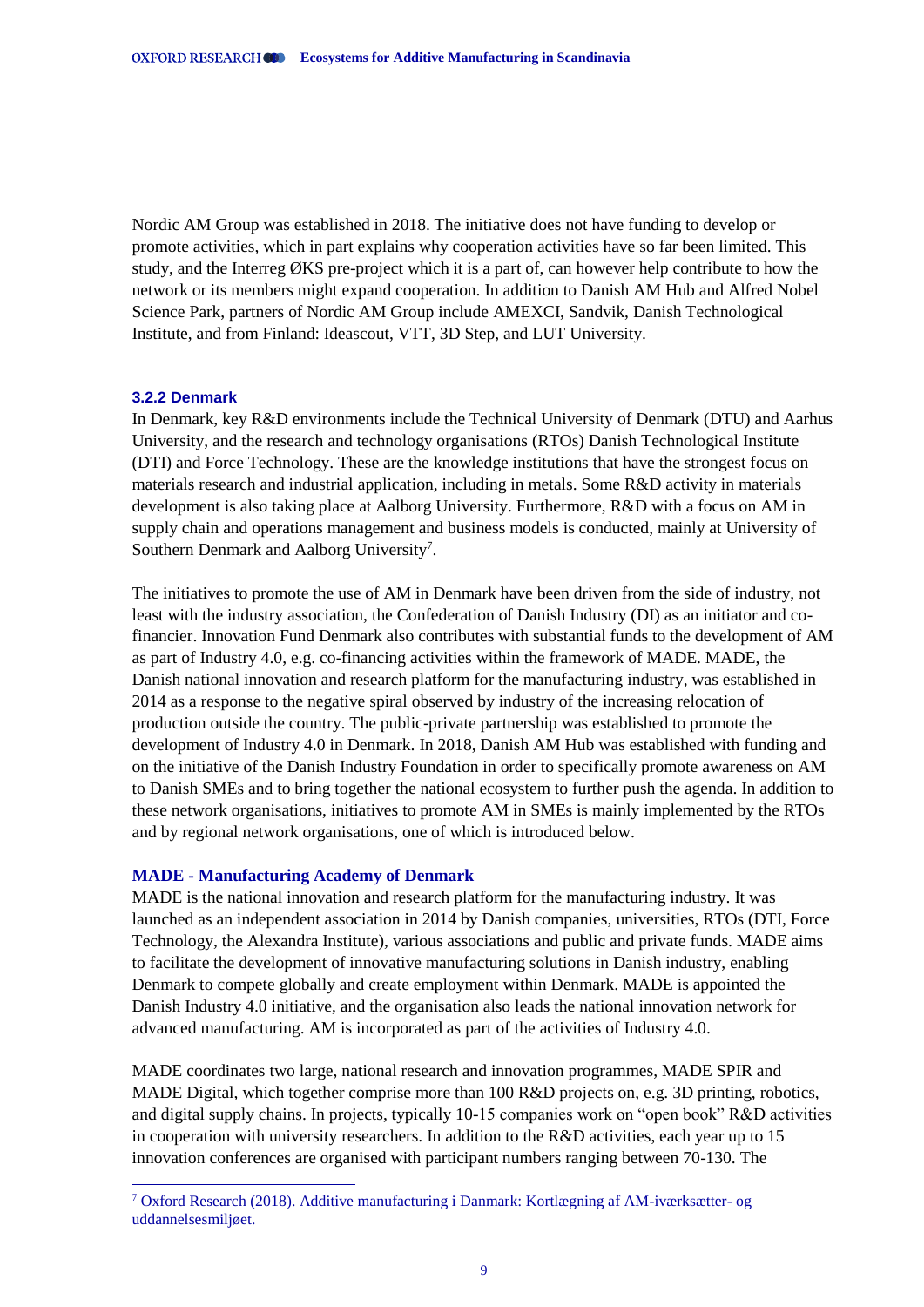conferences are typically organised by the RTOs, and they are always organised on a specific theme. As part of the innovation conferences knowledge from the R&D projects is shared.

#### **Danish AM Hub**

Danish AM Hub was established on the initiative of the Danish Industry Foundation, which established the "core group" comprising industry representatives, knowledge and education institutions and the Danish Business Authority. After a series of meetings in the core group, a project plan for the period 2018-2021 was developed and Danish AM Hub was granted funding from the Danish Industry Foundation. The purpose of the organisation is to serve as a national hub, bringing together the AM ecosystem, and to promote the use of AM by more SMEs. The SME activities have a focus on AM in the development of new business models.

Core activities of Danish AM Hub include advisory and innovation activities and programmes, which are developed and implemented in cooperation with ecosystem partners. These are tailormade and offered to SMEs at different AM development stages. Danish AM Hub has a focus on communications activities to disseminate knowledge on AM and to bring together the national ecosystem. The annual AM Summit, which in both 2018 and 2019 have attracted more than 150 participants, is a key event. It brings together industry and expert speakers from Denmark and abroad, and it also hosts an exhibition where companies can showcase their products and meet potential clients and partners.

#### **AM Line 4.0**

DTI is leading the project AM-Line 4.0, which aims to ensure that Danish industrial companies receive the necessary knowledge to exploit the potential of 3D print production of metal items. A new demonstration and knowledge centre for industrial 3D printing in metals is being developed at DTI, and it will be open to SMEs at the end of the four-year project period (01/2018-12/2021). DTU, Danfoss, Grundfos and MADE - Manufacturing Academy of Denmark are among the partners of this initiative, which is co-financed by Innovation Fund Denmark.

#### **AM Link**

AM Link is a network initiative established and managed by FORCE Technology, which comprises public and private partners with specialist competences in AM and 3D print, including e.g. re-sellers and service providers. The purpose of the network is to solve any production issues related to AM for companies considering using 3D printing for their application manufacturing. The companies contact AM Link through FORCE Technology with their idea, and the RTO assesses the idea in cooperation with the company. In some cases, the conclusion is that AM is not a suitable solution. In cases where there is found to be potential, the relevant FORCE Technology project manager, that is specialized in material science or production technology, sets a job solving team that often include several network partners.

#### **Centre for industry**

Centre for Industry has been established to promote the development of industrial manufacturing companies. Based in Viborg in mid-Jutland it offers a startup and incubator environment, and the organisation also offers advisory support for manufacturing SMEs. In cooperation with Danish AM Hub, Centre for Industry offers the so-called 3DP tryout programme to SMEs that are interested but not yet working with AM. The participating companies can borrow a simple FDM printer free of charge for one month. Combined with advisory support from Centre for Industry this has been a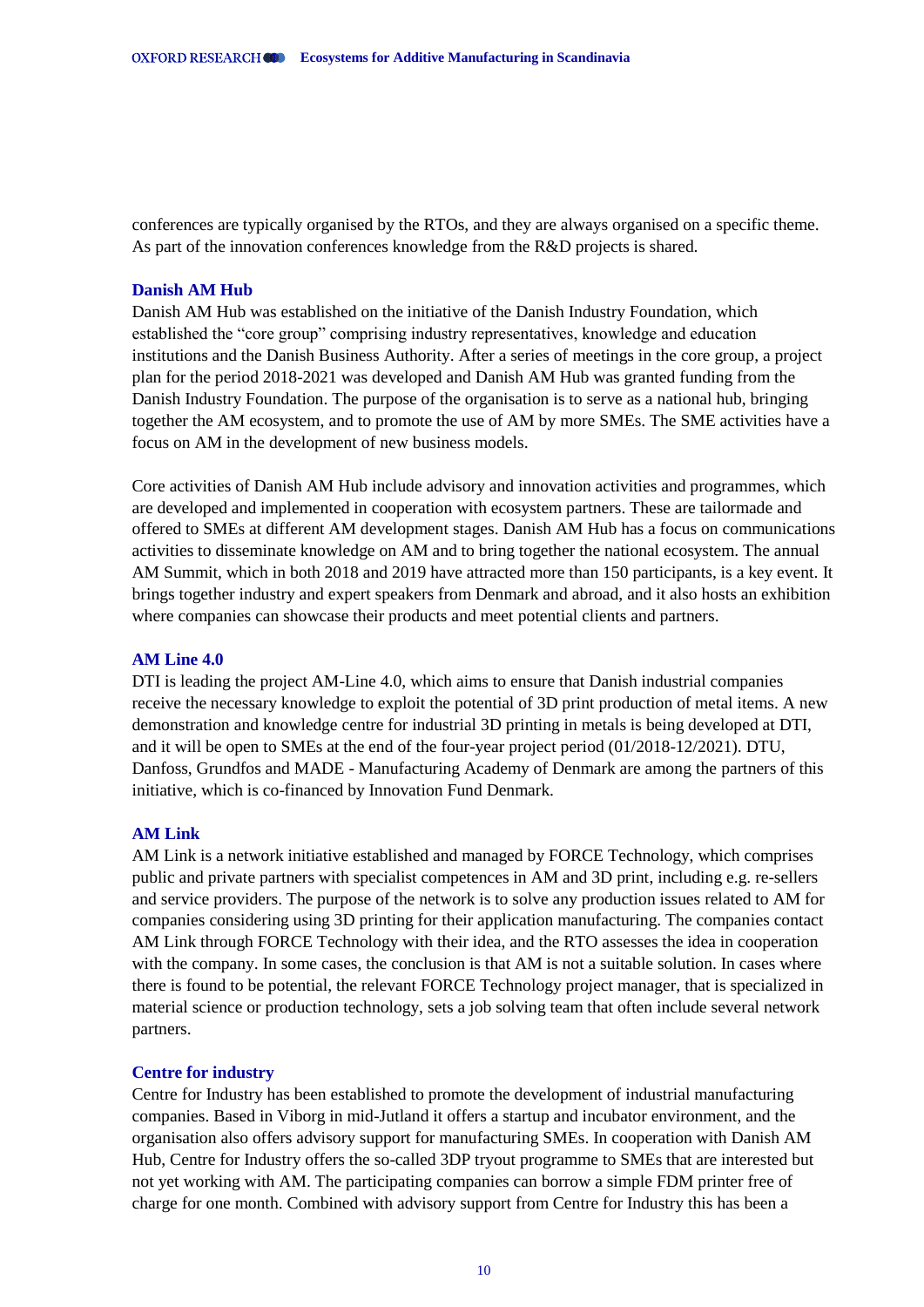starting point for several SMEs that have continued after having the opportunity to try out the technology.

#### <span id="page-13-0"></span>**3.2.3 Norway**

In Norway, the research and technology organisation (RTO) SINTEF, present across the country, has several divisions working with R&D in AM. The focus on AM was enforced in 2017 when funds were allocated to internal coordination where AM became one of five strategic initiatives in SINTEF. Today, the divisions that mainly work with AM include SINTEF Manufacturing focusing on polymer materials, SINTEF Industry focusing on metals, and SINTEF Digital focusing on interoperability. Other R&D environments focusing on AM include NTNU: Norwegian University of Science and Technology in Gjøvik and Trondheim, University of Agder, University of Stavanger, and the research institute Norce in Bergen. It is possible for companies to get access to industrial 3D printers on several locations in Norway, e.g. at SINTEF, NTNU, and the Norwegian Defence Research Establishment (FFI).

Some of the main initiatives to promote AM have been developed with support from the Norwegian Centre of Expertise's cluster development programme (NCE). The programme was established in cooperation between the state-owned business development organisation SIVA, the Norwegian Research Council, and Innovation Norway. The purpose of the programme was to promote the development of strong regional clusters in cooperation between industry, research and higher education, and public authorities. In 2006, six clusters were given the status of NCE and thereby cofinancing for a period of 10 years. These included the NCE for lightweight materials and automated production (the Raufoss cluster) and the NCE for systems engineering (the Kongsberg cluster).

In 2017, SIVA, the Norwegian Research Council, and Innovation Norway introduced the Catapult Centre programme. This was done with inspiration from the UK where a similar programme has existed since 2010. The programme co-finances national centres that offers facilities, equipment, competences and network in business areas of relevance for the future of Norwegian industry. The catapult centres will make it easier for innovative small and medium-sized companies to develop prototypes, test and visualise for ideas to develop faster with less risk involved. Two catapult centres have been launched with relevance for the promotion of AM technology, Manufacturing Technology Norwegian Catapult Centre as part of NCE Raufoss and Future Materials as part of Mechatronics Innovation Lab. The catapult centres are used by the supporting partners for research and for business who have project ideas they want to test.

None of the initiatives in Norway are focused exclusively on promoting AM, rather AM is part of wider Industry 4.0 initiatives.

#### **Manufacturing Technology Norwegian Catapult Centre – a part of NCE Raufoss**

The Manufacturing Technology Norwegian Catapult Centre (MTNC) has been established to facilitate the NCE Raufoss cluster for lightweight materials and automated production based in the Southeastern part of Norway. The cluster has 17 companies and the established network of collaborating aluminium related companies named TotAl-gruppen as a partner. The main markets for the cluster companies are the global automotive industry, the defence markets and B2B electronics, and niches within water and gas distribution, gas tanks, aluminium profiles, mobility aids, etc. The cluster has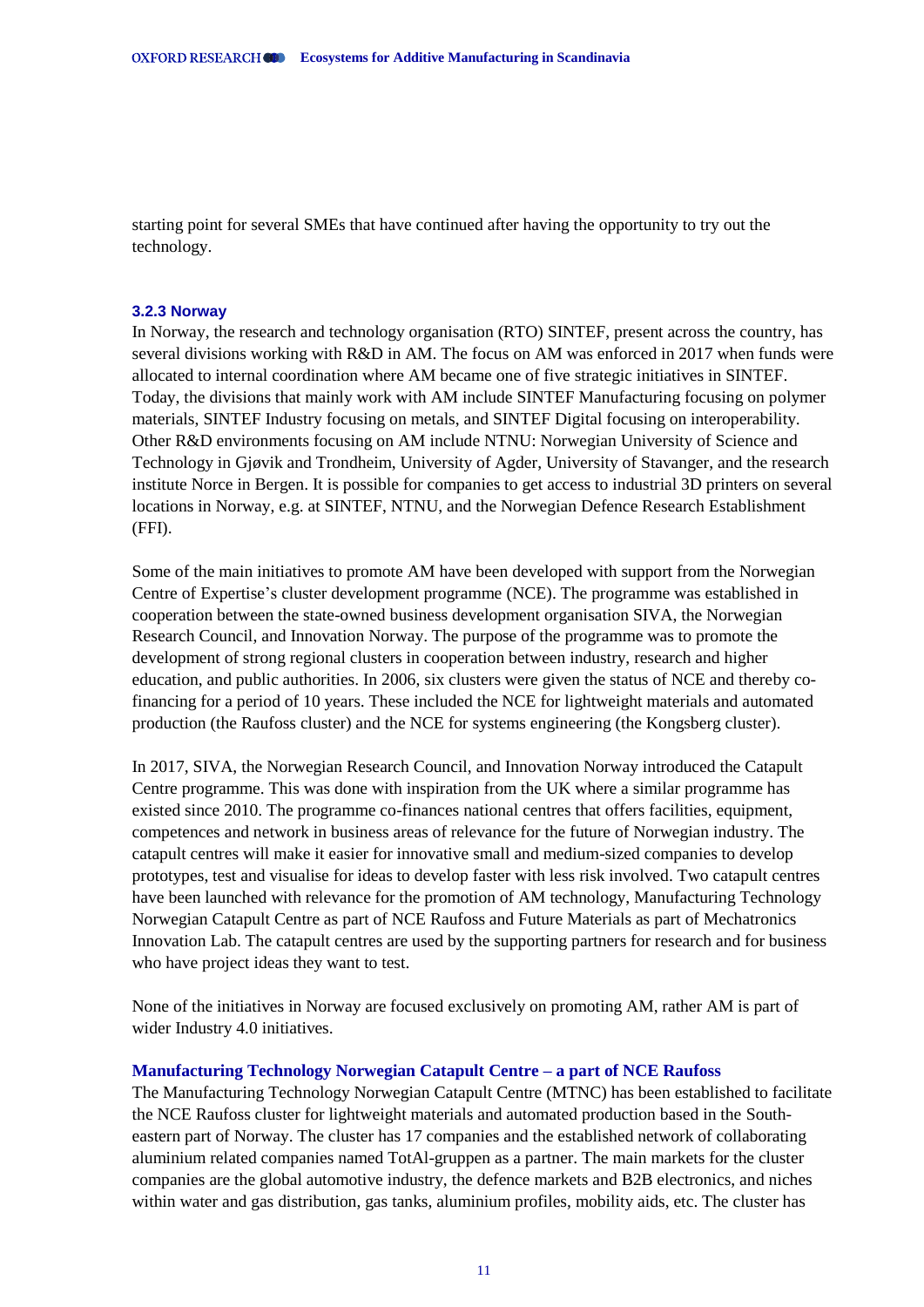established cooperation with NTNU, which has led to the development of education programmes at bachelor and master's level.

One of the main pillars of NCE Raufoss is innovation through research and development. SINTEF Raufoss Manufacturing AS (owned by SINTEF, the industry, and SIVA) plays an essential part in this work. SINTEF Raufoss Manufacturing AS manages the MTNC, which offers advisory services and facilities in the form of seven "mini factories" to develop manufacturing technology. One of these factories is focused on additive manufacturing. MTNC offers companies premises, equipment such as onsite 3D printers, and competence for testing, simulate or visualise ideas. The purpose is to help companies, especially SMEs, to faster, cheaper and better be able to develop ideas from the concept stage to market introduction. They are mainly used for production of prototypes. SINTEF Raufoss Manufacturing also owns, together with other businesses located in Raufoss, the start-up company Nordic Additive Manufacturing (NAM). NAM is a local initiative that aims to establish AM on an industrial scale.

#### **Future Materials Catapult Centre - a part of Mechatronics Innovation Lab**

Mechatronics Innovation Lab AS (MIL) is a national centre for innovation, piloting and technology qualification in mechatronics and other related disciplines, including 3D printing. It is based in Grimstad in the southern part of Norway, in proximity to its main owners, the University of Agder and the research institute Norce that both focus on higher education and research in the field of mechatronics. Due to its status as a national centre, Mechatronics Innovation Lab has received substantial funding from the state budget to invest in test equipment, including 3D printers before it was given the status of catapult centre.

The catapult centre Future Materials focus on material development and is a national development and testing centre for materials. The centre is supported by locally connected business such as Arendal Fossekompani and Elkem, and research centres such as Norner and University of Agder. At the catapult centre companies can use the facilities to conduct small-scale pilot tests before introducing the technology and investing in 3D printing in their production. Future Materials have 3D-printers for polymers, nylon, composites and metals. The lab is mainly used for testing prototypes. Mechatronics Innovation Lab also offers advisory services where they visit companies and they offer competence development courses in using AM technologies and 3D printing. They also arrange workshops and seminars.

#### **ReThink, Norwegian Advanced Design and Innovation Centre – a part of NCE Kongsberg**

ReThink, Norwegian Advanced Design and Innovation Centre is based in Kongsberg in the Southeastern part of Norway. It is part of the NCE Kongsberg cluster with core competences in systems engineering. The cluster comprises several high-technology companies with global market positions in different industries, including aerospace and automotive. The focus of ReThink is to develop design tools for the Kongsberg cluster, but the ReThink centre also offers test and competence development for small and medium-sized companies with a focus on designing for AM and simulation-driven design. The focus is on design and process, and less on technology. ReThink does not have the same industrial 3D printing equipment available as is the case for the catapult centres.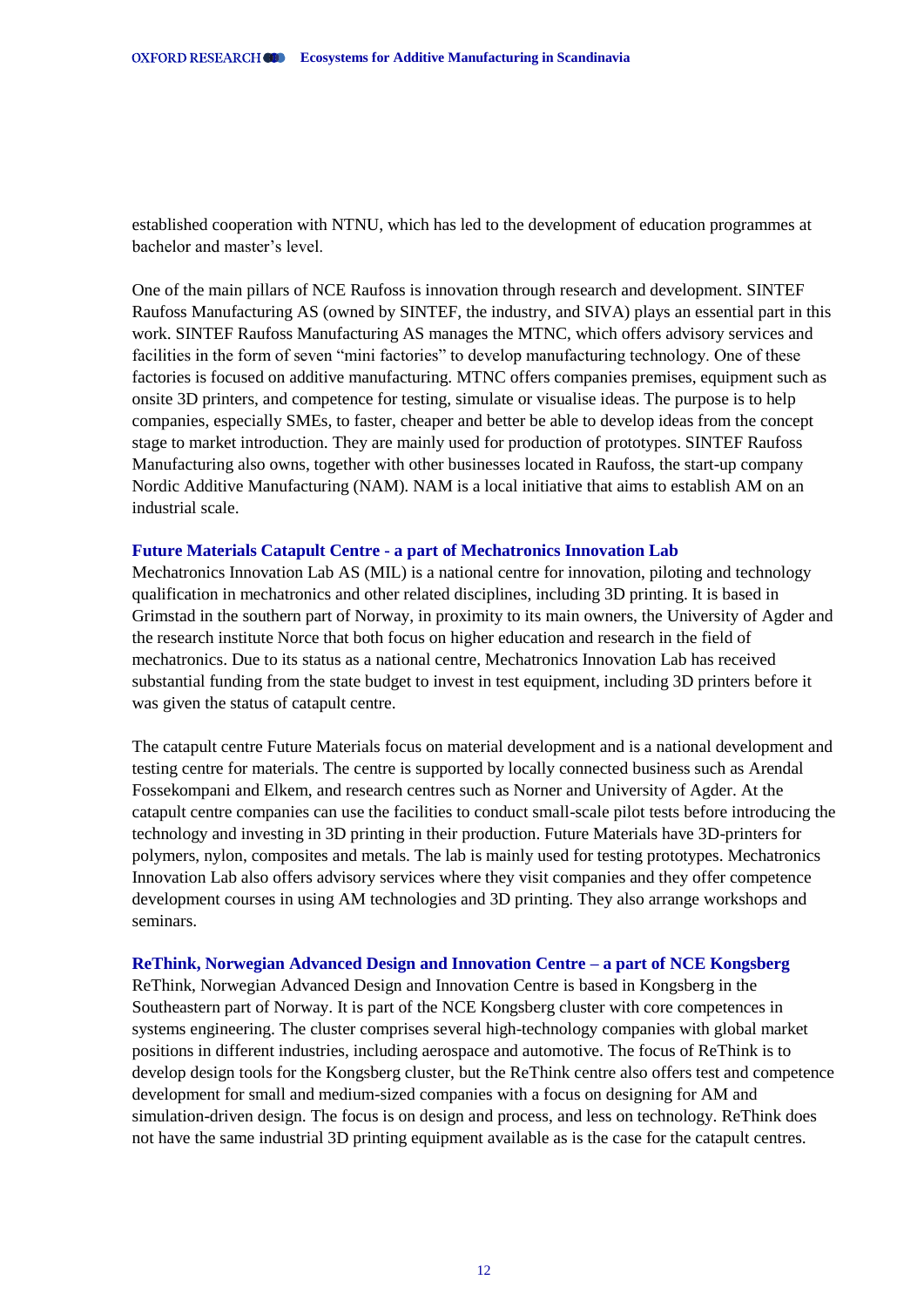#### <span id="page-15-0"></span>**3.2.4 Sweden**

-

Across Sweden, 15 research environments are active in research and development on AM of metals<sup>8</sup>. In the ÖKS programme geography, Chalmers University of Technology, the Centre for additive manufacture – Metal (CAM2), and Lund University are examples of knowledge environments active in R&D in AM. RISE Research Institutes of Sweden, the network of research and technology organisations (RTOs), wholly or partly owned by the Swedish state, are also included in the list. RISE help companies of all sizes to take the step from concept to finished product and have expert knowledge on AM.

The development of initiatives to promote AM first gained momentum in 2014, when Umeå University coordinated the Swedish agenda for research and innovation in AM and 3D printing<sup>9</sup>. The process to develop the national agenda was funded by Vinnova – the Swedish Innovation Agency. Vinnova has since then been the coordinator of the research agenda through the Strategic Innovation Programmes. Vinnova, the Swedish Energy Agency and the Swedish research council Formas jointly finance a total of 17 strategic innovation programmes<sup>10</sup>. Businesses, academia and organisations join forces under the umbrella of these programmes to develop the sustainable products and services of the future in areas of strategic importance to Sweden. While none of the programmes are specifically focused on AM, it is embedded in some of the activities financed by the programmes, e.g. the Production2030 programme.

In Sweden, the industry and R&D environments have been key drivers behind initiatives to promote AM. Thus, the industry association SVEAT has been established specifically to push the agenda towards policy and industry. The network Swedish Arena for AM of metals has been established by R&D actors. Several large-scale industry-backed regional business support initiatives have also been launched. For example, AMEXCI which is a key initiative for test and demonstration in AM of metals, backed by private funds. 3DTC Group is another association started by five complementary companies working together to market AM opportunities, in collaboration with amongst others Alfred Nobel Science Park. Initiatives are also in place to support SMEs at early development stages, e.g. located at the IUC – Industrial Development Centres.

#### **SVEAT - the industry association for Swedish additive manufacturing**

One of the recommendations of the research and innovation agenda was to establish an industry association to promote AM. SVEAT was formed in 2014 by suppliers of machinery and services to increase awareness of AM. Today the organisation has around 40 members, mainly representing industry but also comprising knowledge institutions and universities. The purpose of SVEAT is to push prioritised issues and thereby represent the interests of AM for the members of the association in societal and policy debates. SVEAT also disseminates information and knowledge about the development of AM in Sweden and internationally.

<sup>8</sup> For detailed list and mapping of competences, see: Strondl, A., Nilsson-Åhman, H. (2019). Omvärldsanalys på temat material och AM i Uppsala. Rapportnummer: MEF19118, SWERIM. Pp.15-16.

<sup>9</sup> Vinnova (2014). Coming together to lead the way. [https://www.vinnova.se/globalassets/mikrosajter/strategiska](https://www.vinnova.se/globalassets/mikrosajter/strategiska-innovationsprogram/agendor/additiv-tillverkning.pdf)[innovationsprogram/agendor/additiv-tillverkning.pdf](https://www.vinnova.se/globalassets/mikrosajter/strategiska-innovationsprogram/agendor/additiv-tillverkning.pdf) 

<sup>&</sup>lt;sup>10</sup> For a list of ongoing innovation programmes:<https://www.vinnova.se/m/strategiska-innovationsprogram>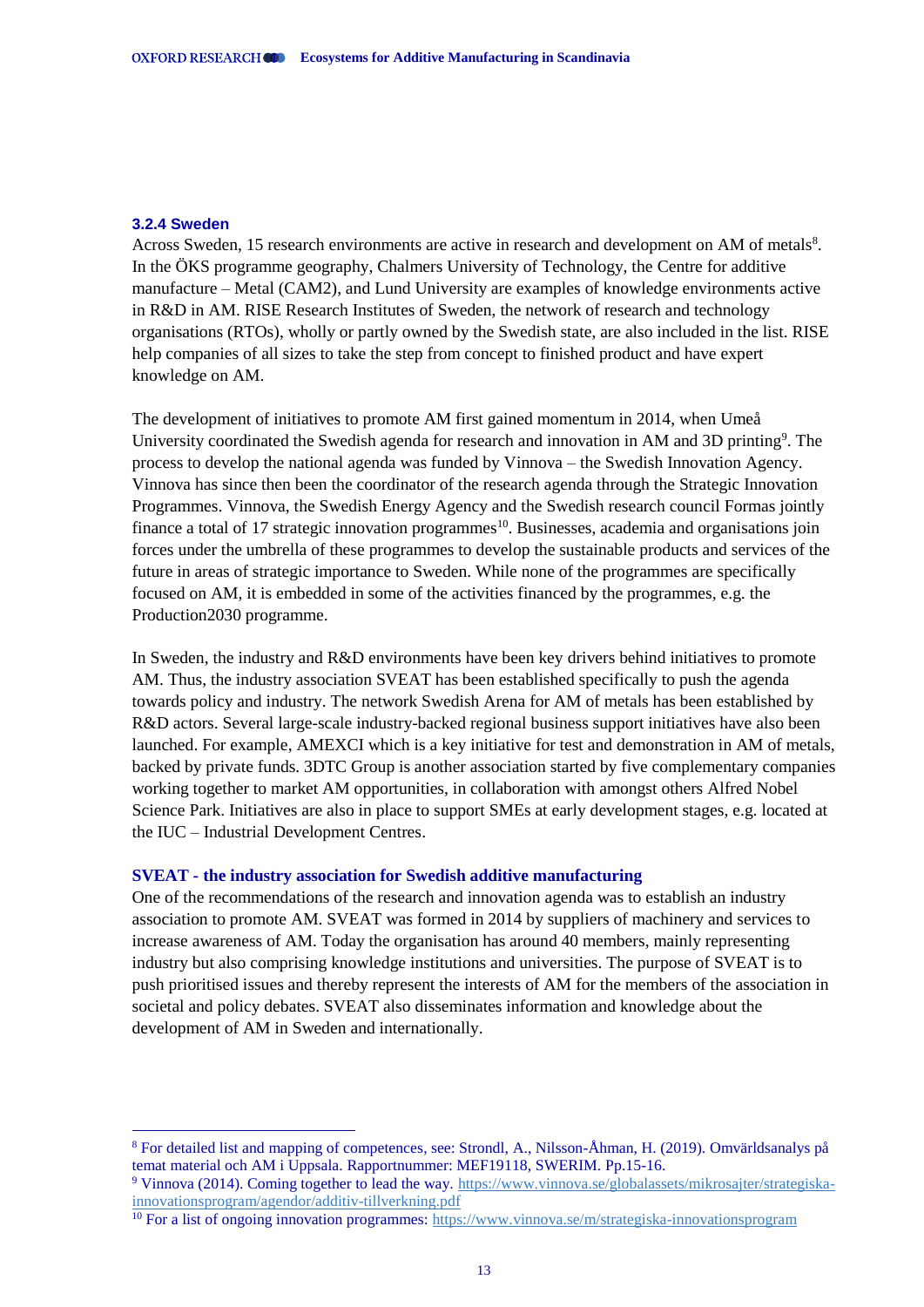#### **Swedish Arena for Additive Manufacturing of Metals**

The Swedish Arena for AM of metals was initiated by Chalmers, Högskolan Väst and Swerea (now Swerim and RISE) in 2016 and has about 30 members from both industry and academia. The first initiative of the network was to create a roadmap for research and innovation to industrialise AM of metals in Sweden<sup>11</sup>. It is managed by a board with the majority from industry and it has also attracted 11 universities that network around education and research.

#### **AMEXCI**

In 2017, Marcus Wallenberg took the initiative to bring together key industrial stakeholders with the purpose of establishing collaboration in order to speed up application of AM. AMEXCI AB, based in Karlskoga, is a joint venture, R&D company, founded by eleven large companies and with financial backing from Wallenberg funds<sup>12</sup>. The company manages R&D programmes, education programmes and provide large-scale 3D print facilities for its owners. The goal is to accelerate the industrial use of AM by raising awareness of the technology and supporting the companies and their customers in their journey to adopt AM and increase their competitive advantage. In addition to supporting its owners, AMEXCI hosts lectures and participates in public-private funded initiatives for SMEs in order to develop their products and people.

#### **IUC – Industrial Development Centres**

The IUCs comprise a network of regional industrial business development centres, which coordinate knowledge development, advisory services, and competence development to manufacturing SMEs. The centres are established as membership organisations and funded by public and private funds. The IUCs have also introduced initiatives to promote awareness and wider use of AM by SMEs. As an example, they give lectures and seminars to the members in order to explain how to use AM as an enabler for higher performance and sustainable future production.

# <span id="page-16-0"></span>**4. AM development priorities and potentials for cross-border cooperation**

This chapter places focus on the AM development issues and priorities, which have been derived from the interviews. Key AM development issues and priorities with potentials for cross-border cooperation identified as part of the study include: changing mindsets and spreading awareness to SMEs; searching for new knowledge and partners to further innovate and develop strategies for AM; the link between AM and sustainable development; and finally, access to qualified labour.

-

<sup>11</sup> <https://www.swerim.se/en/collaboration/networks/swedish-arena-for-additive-manufacturing-of-metals>

<sup>12</sup> <https://www.wallenberg.org/en>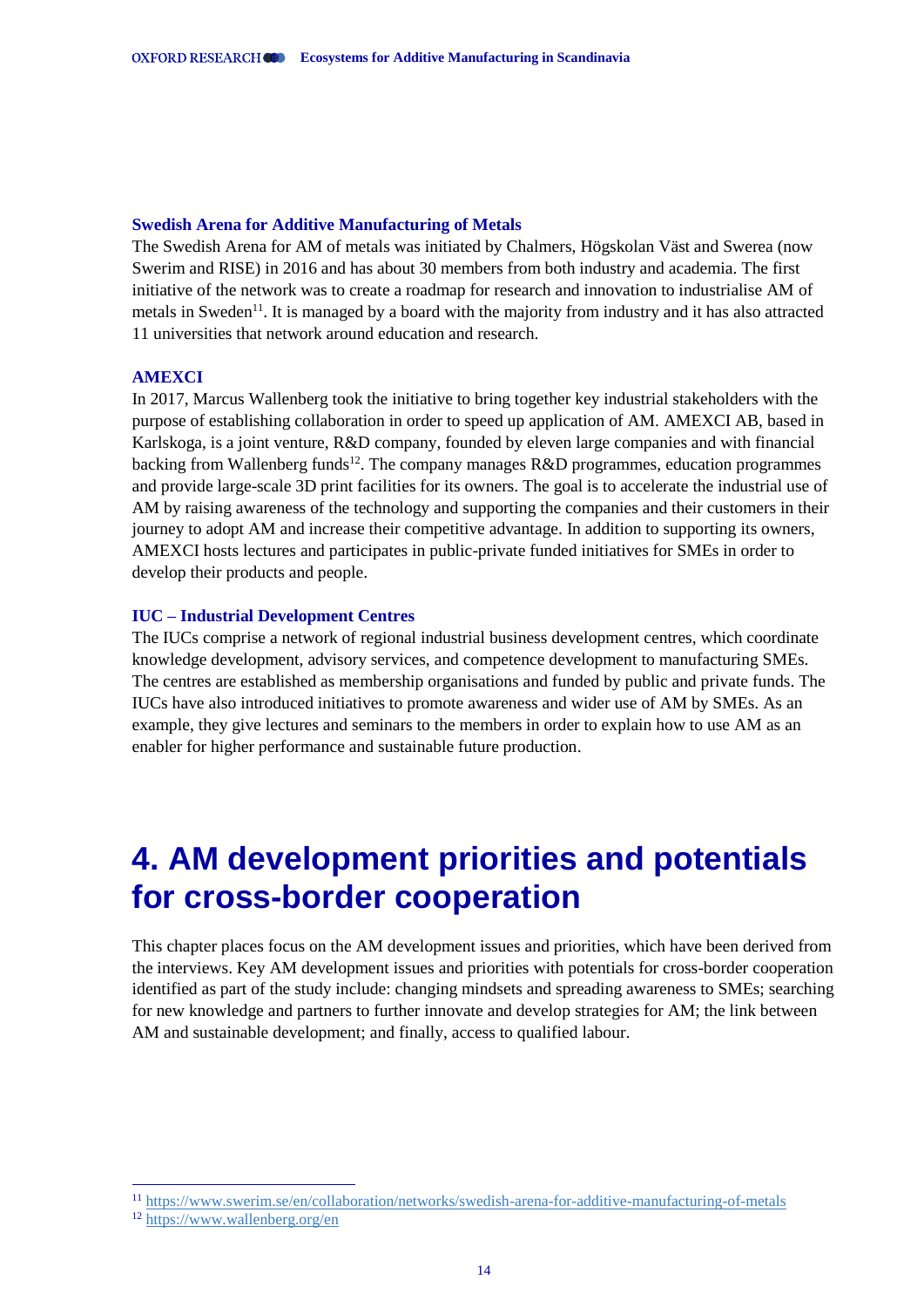### <span id="page-17-0"></span>**4.1 Changing mindsets and spreading awareness to SMEs**

Across the three countries, stakeholders highlight the challenge that too few SMEs are using AM or have considered the opportunities the technology has to offer. The main reason is that there is a lack of knowledge and awareness about AM. This has also been highlighted in a previous study, which indicates that reasons why many Danish

companies still do not use AM technology is not because AM is not or could not be relevant to them, but rather that they lack knowledge, either about how the technology can support the business foundation, or fundamentally about what AM technologies can actually do today<sup>13</sup>. This calls for a potential role of business support organisations to spread awareness on AM to SMEs that have not yet considered the potentials of AM.

*"There is a huge potential, but it is complex. Those who produce the products of today are raised in a different tradition. They do not necessarily have the knowledge about this technology. We need a sort of information campaign towards manufacturing industry to highlight the opportunities."* Emma Østerbø, Katapult Raufoss

Mainly in Denmark, actors from the business support system highlight that they made the mistake of creating a hype around what the technology was able to do too early in the technology maturity process and thereby raised unrealistic expectations. They therefore see that they have a role in "grounding" the technology and addressing both how individual SMEs might benefit from using AM and help them identify where it is not useful for them. This also involves who to include in discussions on AM potentials in the individual SME. The engineers are not the only relevant actors. Business

support actors in Norway and Sweden, also highlight a need to focus on the business side, and that it is a challenge that engineers do not always possess the needed skills to develop the business case. As an example, one of the SMEs indicates that they would be interested in more targeted advisory support on how to develop a strategy for AM, which incorporates business strategy, technology and design thinking. It requires an investment for SMEs to introduce an AM strategy.

-

*"What is important is to realise the opportunities of the AM technology for business purposes. I think that we made a mistake by starting out introducing AM to engineers, and not to the business strategists. We have a role to play in teaching the engineers how to develop a business case."*

Henrik Larson, Centre for Industry

<sup>&</sup>lt;sup>13</sup> Blichfeldt, H. et al. (2019). Udbredelsen af 3D print og Additive Manufacturing i dansk industri. Syddansk Universitet.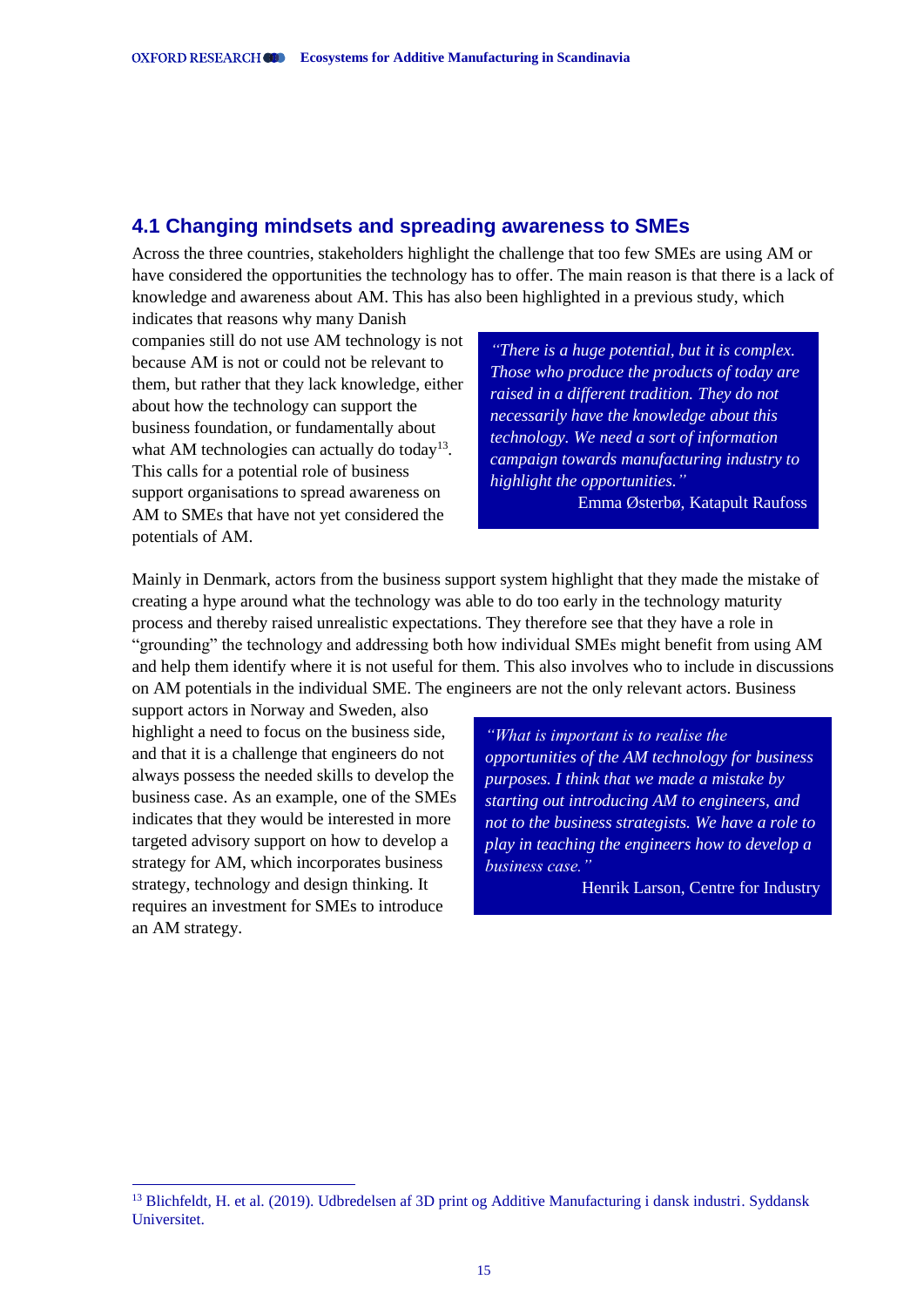Large international manufacturing companies located in Scandinavia have made significant investments to introduce AM. Initially, these investments have to a high extent involved effort to

implement a change in mindset and to introduce competence development initiatives to employees with a focus on developing new skills within engineering, design and organisational strategy. For most of the companies included in this study, change management within their own organisation is still a challenge to be addressed. Furthermore, large companies highlight that it is important that more SMEs start introducing AM to the Scandinavian manufacturing industries to remain internationally competitive.

*"We keep the hype down and the interest up, focusing on what AM can and cannot do. We communicate what changes the company need to make. It is not the same structure and work procedures as with traditional manufacturing. It is a tough pill to swallow for many. Companies should not underestimate how much processes mean - people, competences and skills."*

#### Ronen Hadar, The LEGO Group

It is common for SMEs to source knowledge themselves through online searches about how to use AM. However, a direct connection to utilise the opportunities in the business support system may facilitate a more targeted and successful introduction of the technology. In order to address the challenge of creating awareness and changing mindsets of SMEs on AM, potential actions, targeting not only engineers and production technologists, but also designers, and significantly the business strategists/management of SMEs, can be identified as:

- Information and knowledge, e.g. through the dissemination of cases that communicate easily accessible knowledge about the application of AM by other manufacturing SMEs. The sharing of experiences by SMEs that have gained experience and overcome barriers to introducing AM and the benefits it has created for them can impact and contribute to spreading awareness and pushing the adoption of AM.
- Competence development, e.g. through programmes that give SMEs the opportunity to receive tailored advice and develop their ideas for introducing AM.

#### <span id="page-18-0"></span>**4.1.1 Potentials for cross-border cooperation**

Organisations across the region host events and seminars focused on AM, which combine initiatives for promoting awareness through cases and contributing with knowledge on AM. Part of the purpose of Nordic AM Group has been to share cases, e.g. through LinkedIn and to encourage cross-border participation in events. This is however only being implemented to a small extent today. SMEs that are not yet using AM or are at an early stage of development will often prefer to attend events and competence development activities locally. The opportunities for cross-border cooperation points towards sharing knowledge, experiences, and tools between business support organisations, e.g. including the catapult centres in Norway, the IUC – industrial development centres in Sweden, Centre for Industry in Denmark and similar organisations. Business support/network organisations can develop stronger offers to SMEs by:

• Developing a mutual programme and/or a shared toolbox.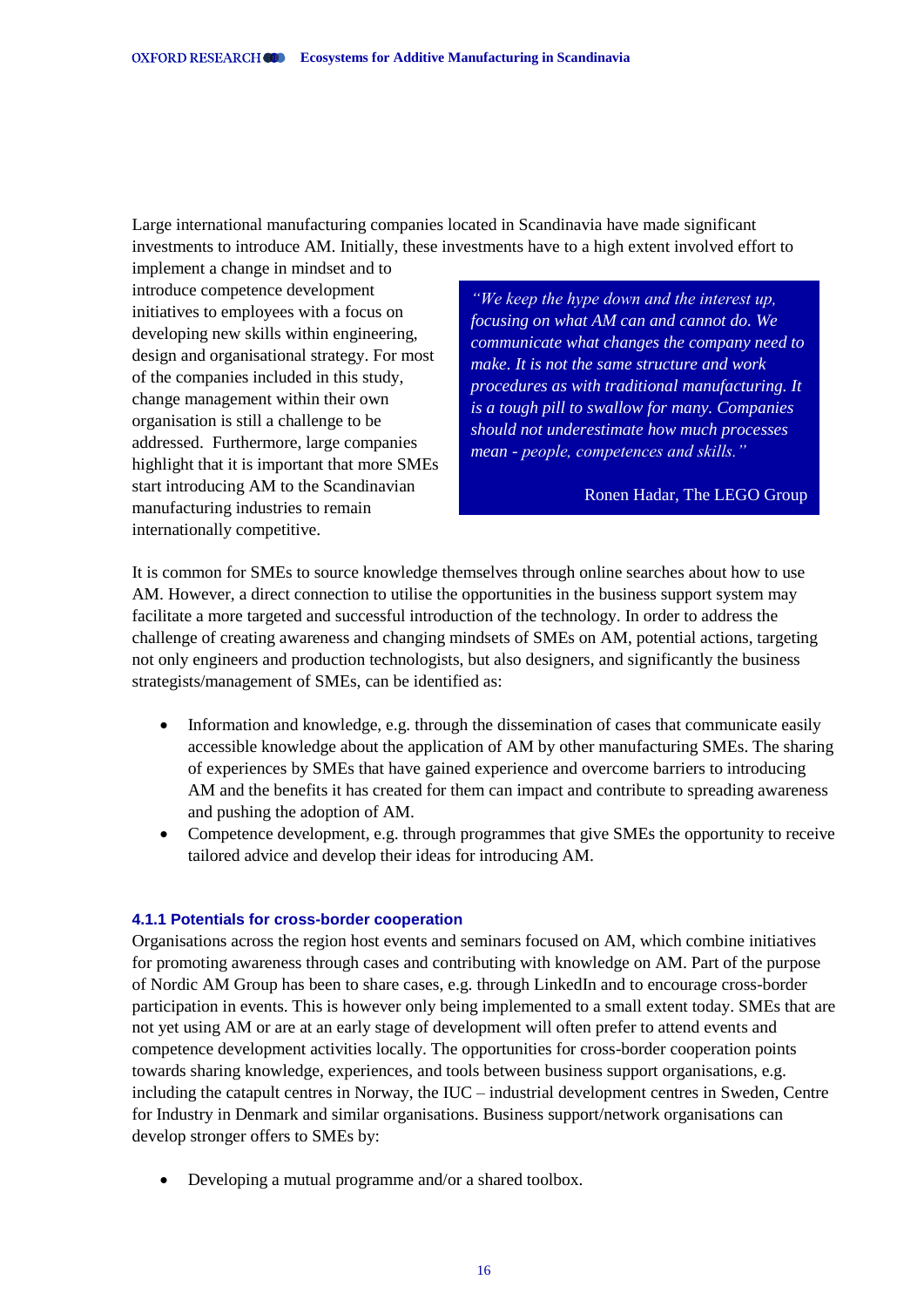- Coordinating and sharing good practices in place today to promote awareness and competence development on AM in SMEs. For example, tools that are used in Denmark may be of use for organisations in Norway and Sweden: the opportunity to borrow a 3D printer combined with strategic advice (CFI in cooperation with Danish AM Hub) and a mentoring programme, where a less experienced SME is paired with a company more experienced in the use of AM (Confederation of Danish Industry in cooperation with Danish AM Hub).
- Activities can be implemented in parallel by the organisations, or partly through shared events, where SMEs are invited to participate cross-border (e.g. to present good cases).

### <span id="page-19-0"></span>**4.2 Access to knowledge and partners**

This section focuses on the needs and challenges of manufacturing SMEs, as well as the larger companies that have gained experience and are working strategically with AM in their production. This is centred on challenges to source knowledge and find partners in Scandinavia and beyond. A key point in this regard is that companies and other ecosystem actors see themselves as part of an international AM ecosystem.

Except for a few suppliers in Sweden, the Scandinavian industry is dependent on industrial 3D print manufacturers based abroad. It is a challenge for companies that the 3D printers are sold in a closed system with a set of specific materials available. This also makes it more expensive and it can become a barrier for companies to invest in industrial 3D printers. In Norway and Denmark, it is highlighted that the number of companies that have invested in industrial metal 3D printers is very limited. Some of the universities, RTOs and the large-scale test facilities such as AMEXCI in Sweden have the equipment to experiment with and develop materials. Norwegian and Danish respondents highlight that the Swedish ecosystem is stronger in the application of metals in AM. Broadly polymer materials have reached high maturity levels, and efforts in R&D are today becoming more focused on metals also in Norway and Denmark.

Currently, based on the interviews conducted for this study, there is not much cooperation between manufacturing companies on AM in the Scandinavian countries. One of the reasons is that suppliers of materials and 3D printers are found outside Scandinavia. The large companies often develop direct relations with these companies rather than the resellers based in Scandinavia. Furthermore, the large companies and some of the SMEs that have a R&D focus and, e.g. are active in EU Horizon 2020 projects, have also developed cooperation with knowledge institutions with strong AM profiles, e.g. in Germany and the UK. Among industry and others in the ecosystems, ideas are raised of potentials to learn from each other especially on R&D in materials and to establish cooperation between AM centres/R&D environments across the countries. Some companies express an interest in meeting with other large companies that are working with similar materials to exchange experiences.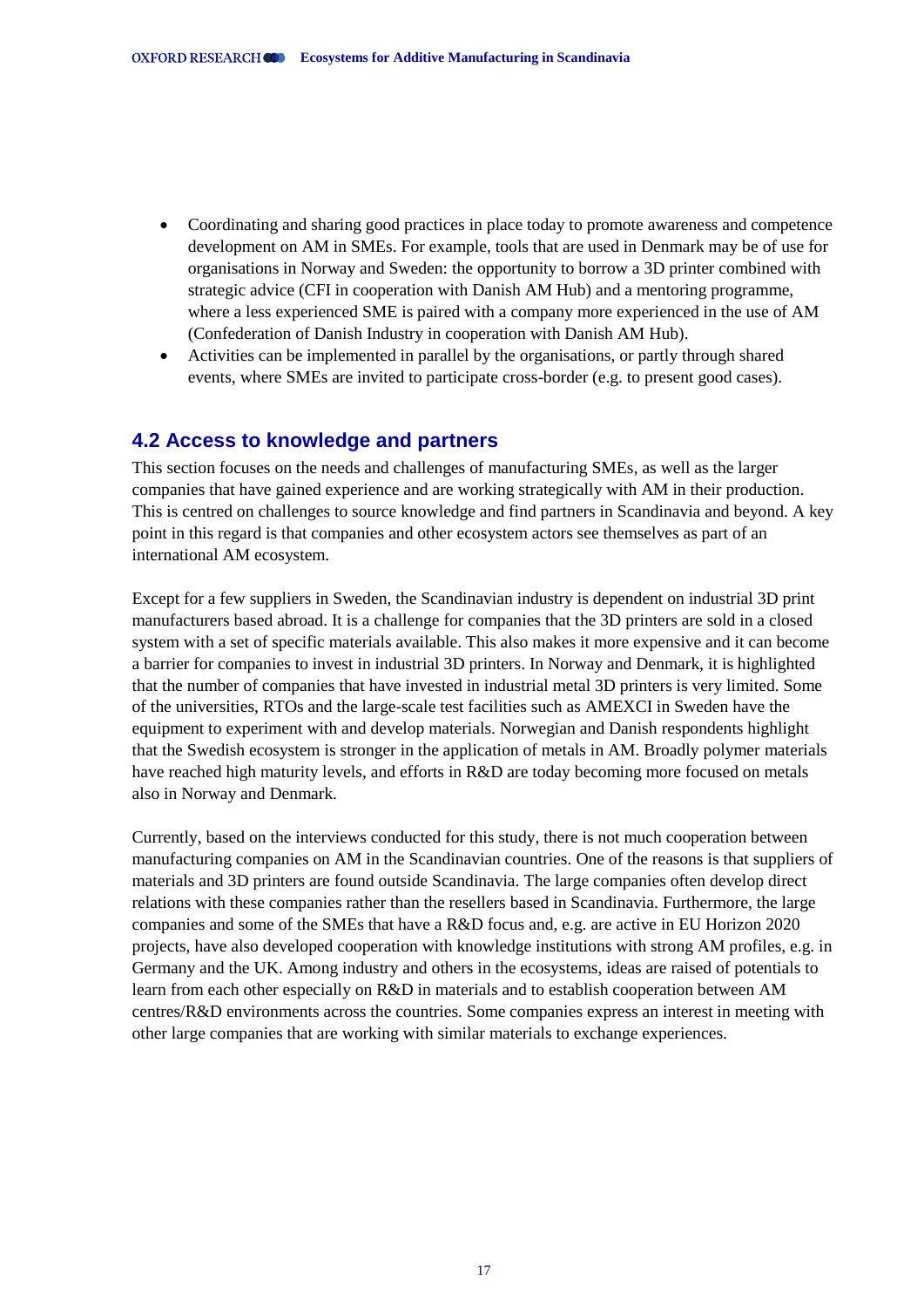Although potentials are found for Nordic cooperation on AM to gain access to knowledge and partners, many stakeholders interviewed for this study highlight that it is more relevant to seek cooperation outside of the Nordic region in order to tap the potentials of the international AM ecosystem. Especially the UK and Germany are pointed out as countries of interest. However, it may hold potential for RTOs and/or business support actors in Scandinavia to join forces to build networks both inside and outside the region.

*"We are good at printing in titanium. Other producers might be stronger in aluminum. There could be potentials to develop a close cooperation on manufacturing. I think that to make it happen SINTEF and similar organisations need to join forces and invite the industry."*

Nils Elsrud, Tronrud Engineering AS

#### <span id="page-20-0"></span>**4.2.1 Potentials for cross-border cooperation**

Companies that are already using AM but need further knowledge and inspiration in order to implement their plans are more likely to be interested in participating in cross-border cooperation projects, notably if they see a direct benefit for their company. The industrial use of metals AM is a development trend, which is a priority for industry across Scandinavia. From the side of Norway and Denmark, stakeholders point to Sweden as generally having the strongest knowledge environments, especially the test and demonstration facilities and the organising of cooperation between the companies at AMEXCI are highlighted. Cross-border cooperation can centre on the facilitation of company innovation processes on AM in metals through peer-to-peer learning. This can be facilitated by business support/network organisations and research and technology organisations (RTOs). The opportunities include:

- Matching companies cross-border where there is a win-win opportunity for the involved parties from sharing knowledge in their on-going innovation process. RTOs, Danish AM Hub, Alfred Nobel Science Park and others involved can help the companies identify one or two project partners. The companies can also benefit from the organising of study visits. This will take place between the companies that are matched, but in addition a project could kickoff with a study trip for the participating companies, e.g. to AMEXCI in Sweden to serve as inspiration and to set the framework for the coming cooperation.
- Involving partners and/or knowledge from leading international environments for industrial use of AM in metals. This can be done from the onset identifying partners, e.g. in Germany and/or the UK, aiming for a European rather than Nordic project. It might also be part of a Nordic project, where partners (e.g. RTOs, business support/network organisations) establish links with leading test and demonstration facilities and/or companies abroad to organise study visits for the participating companies.

### <span id="page-20-1"></span>**4.3 AM as a tool for sustainable development**

Additive Manufacturing has been predicted to give manufacturing industries a leap towards more sustainable production. As part of the study we have asked respondents how they see the link between AM and sustainable development. Despite general agreement on the potentials, the analysis points to some challenges in the AM technologies sustainability profile.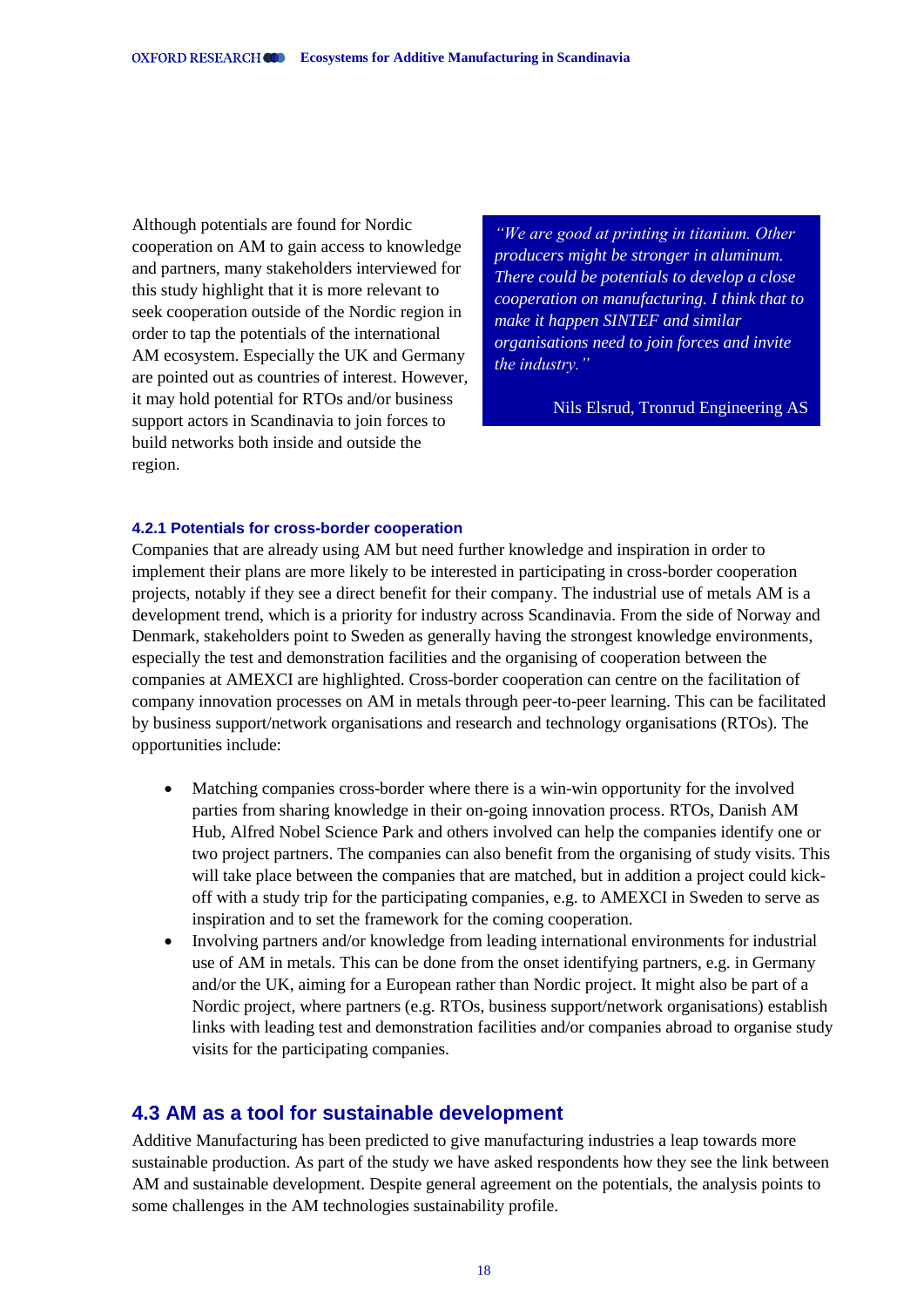The potential for AM to provide a more sustainable way of production is largely based on three points:

- 1) Smarter production
- 2) Local production
- 3) Circularity of products

First, the AM technology with digital, printable designs allows the production to be smarter. AM has the potential of only adding the amount of material, that is needed, unlike carving and casting in traditional manufacturing. This has a sustainability potential of using less materials and creating lighter products. AM also gives the opportunity to realise different types of construction than with casting and

*"An application I worked on weighs 7.5 kg in metal. We used 9 kg to produce it with 3D-printing. Traditionally, one would mill it out of 220 kg of metal."*

Peter Tommy Nielsen, Force Technology

carving. There is a potential to print shapes and structures into the product, that cannot be made with traditional production methods. These possibilities can be utilised to create a more energy efficient product or a stronger product, that lasts longer. Another advantage of AM is that it can be used for production of smaller batches of a product, which makes it profitable. AM does not require special carving tools or casts made for individual products, but print based on a digital design. Therefore, the start-up costs of a new product in AM will often be much smaller than in traditional production. This enables companies to produce more specialised on-demand products, instead of keeping stock of standardised products.

Second, AM has a potential to move production closer to the costumers. Rising wages has moved much production out of the Scandinavian countries. By printing the products closer to the demand, the emissions from transportation can be reduced.

Third, there is a potential for AM to enhance the circularity of products, both by increasing the repair options and by reusing materials. For example, quick on-demand printing of spare parts for tools, robotics, etc. can make it more costeffective to repair these, than to buy new ones. New research works with recycling of the materials used for printing. Some challenges remain concerning a lack of recycling plants for different AM polymer and metal/waste dust. It

*"Just being able to repair things, instead of scrapping an entire module. They can scan the defect part and its surroundings. From this a replacement part, possibly with improved performance, can be designed and produced, and the rest is perfectly fine, so it may have an extra life."*

Tor Dokken, SINTEF Digital

has also been noted that there is a lack of research on work environment regarding production and handling of waste. However, if this potential is realised old products can be separated in different materials, the materials can be grinded and used as filaments for new products using AM. Common to these circular potentials is, that they are at an early development stage.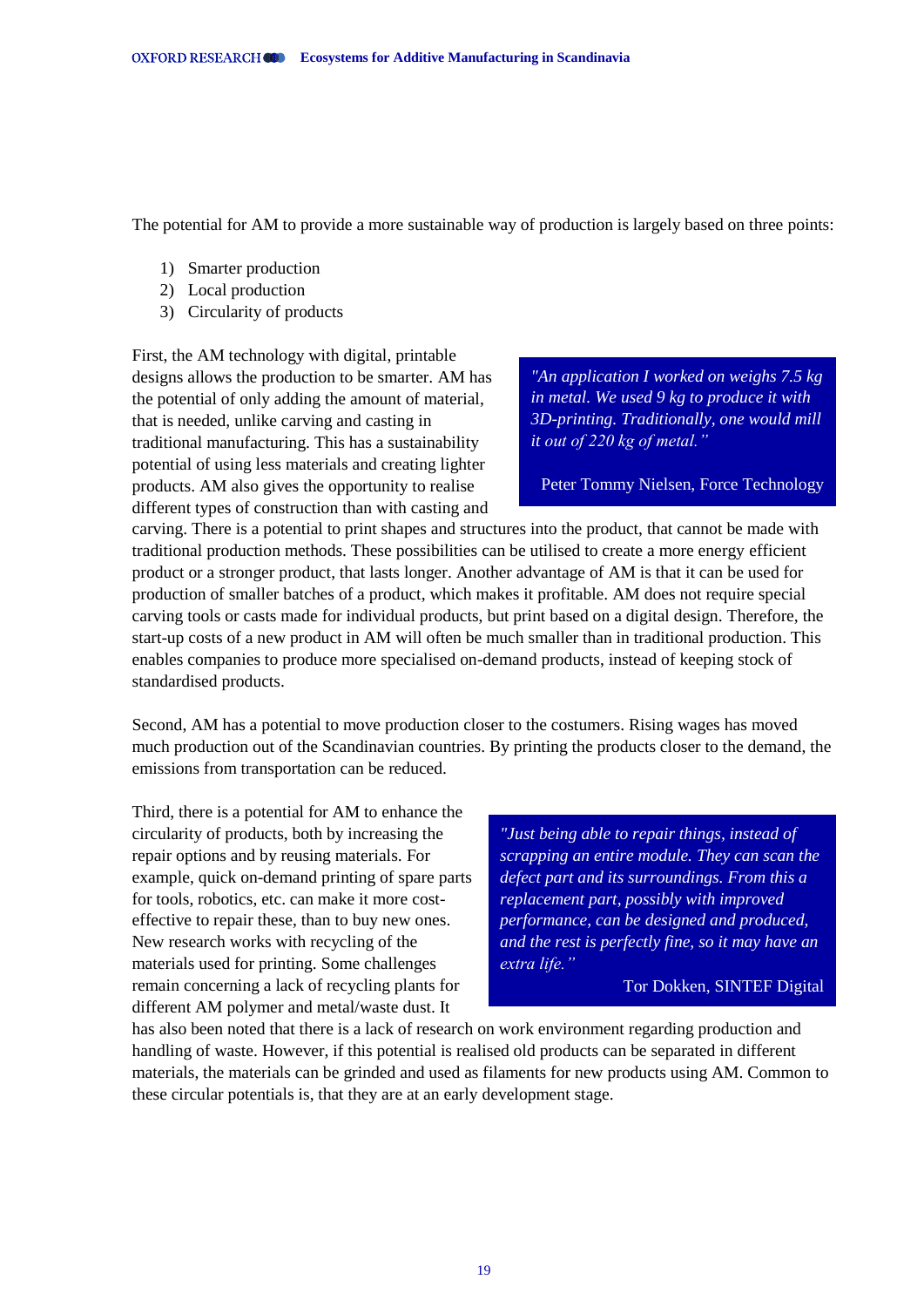Despite the above-mentioned benefits, AM is not broadly recognized as a sustainable production method in the short term. Several respondents from knowledge institutions point out that AM today is

energy intensive, as both melting and cooling of products demands a lot of energy compared to other production methods. This energy use is often not outweighed by the positive impacts mentioned above. A sustainable integration of AM as the technology is now mostly seen when used for products that, as mentioned above, by their smarter design can decrease energy consumption in the lifespan of the printed product.

*"Sustainability is a large part of our business because we supply packaging. It is hard to see the link between AM and sustainability right now. Our sustainability profile is driven by material consumption. I think there is potential, but we don't know yet."* Bastian Fietje, PlusPack

Additive manufacturing is not a part of the sustainability strategy amongst most of the interviewed companies. However, most of them hope that it can be a side effect in the future, and some larger companies are also making the link today. Internationally there is also a growing focus, e.g. with the establishing of the association AMGTA of which Danish AM Hub and AMEXCI are members.

#### <span id="page-22-0"></span>**4.3.1 Potentials for cross-border cooperation**

The policy agenda internationally, and not least in the Scandinavian countries, is increasingly focused on sustainability. The RTOs and business support/network organisations can play an important, facilitating role in defining and promoting this agenda and creating awareness on the links between AM and sustainability. It can be relevant to consider incorporating a focus on sustainability, e.g. in a cooperation project focusing on facilitating innovation processes for the industrial use of AM of metals.

### <span id="page-22-1"></span>**4.4 Access to qualified labour**

Across the three countries, stakeholders highlight a lacking focus on AM as part of engineering education programmes as a key challenge. Access to qualified labour is a challenge especially for large companies that often cannot find the AM competences they need from national candidates and therefore recruit internationally, often from universities in the UK and Germany. To a high extent, it also links to the challenges of raising awareness and changing the mindset of manufacturing SMEs towards the potentials of AM. While some education programmes do integrate AM as part of the

curriculum, and stakeholders in all three countries point out that there is a development taking place, some universities have still not updated their engineering education programmes and/or AM is only a minor focus. In addition to engineering, the study has also pointed to the need for an understanding of AM in management and design, which implies a need to include the Industry 4.0 and AM focus more strongly also in education programmes outside engineering.

*"Education for AM is a challenge on a national level, understanding the role of AM as part of Industry 4.0 and the benefits that comes from AM when all the processes are digital. I'll assume that to this point there is just a few of the universities that promotes AM as an engineering major. There is also a lot of reskilling needed amongst company engineers."* 

Anna Sannö, Volvo CE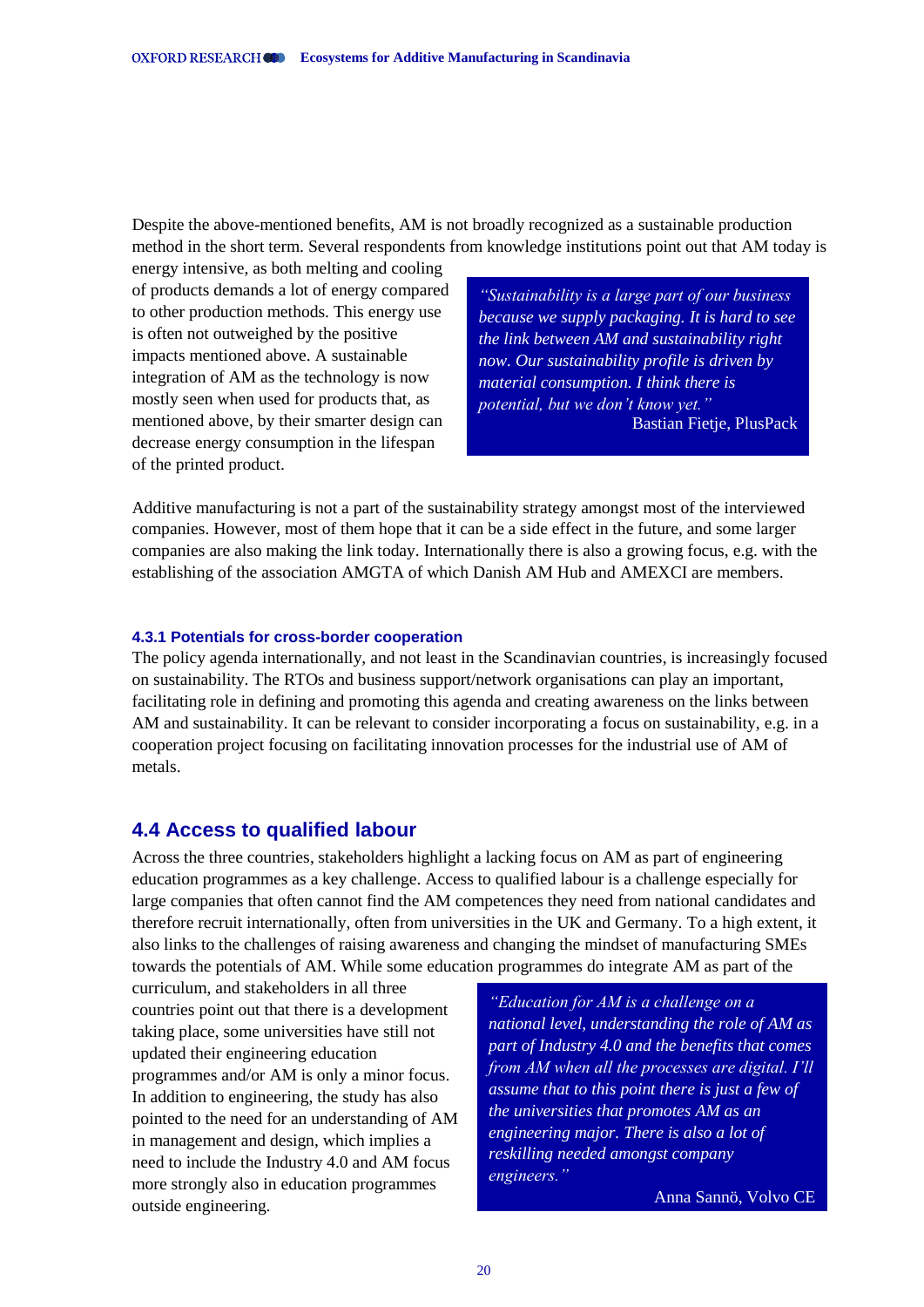#### <span id="page-23-0"></span>**4.4.1 Potentials for cross-border cooperation**

The Nordic region has a long-standing tradition for promoting both student and labour mobility. Although education policy is a national matter, there may be potentials for better coordination on the development of AM in education programmes across the Scandinavian countries. Danish AM Hub will be commissioning a needs analysis for AM in education in Denmark. In the short term, Danish AM Hub can share the results of the needs analysis with other organisations such as SVEAT in Sweden that may be interested in following the results of the analysis and process of involving stakeholders in discussions on education needs. In the longer term, cooperation on AM in education can potentially become more structured between key stakeholders in the national ecosystems.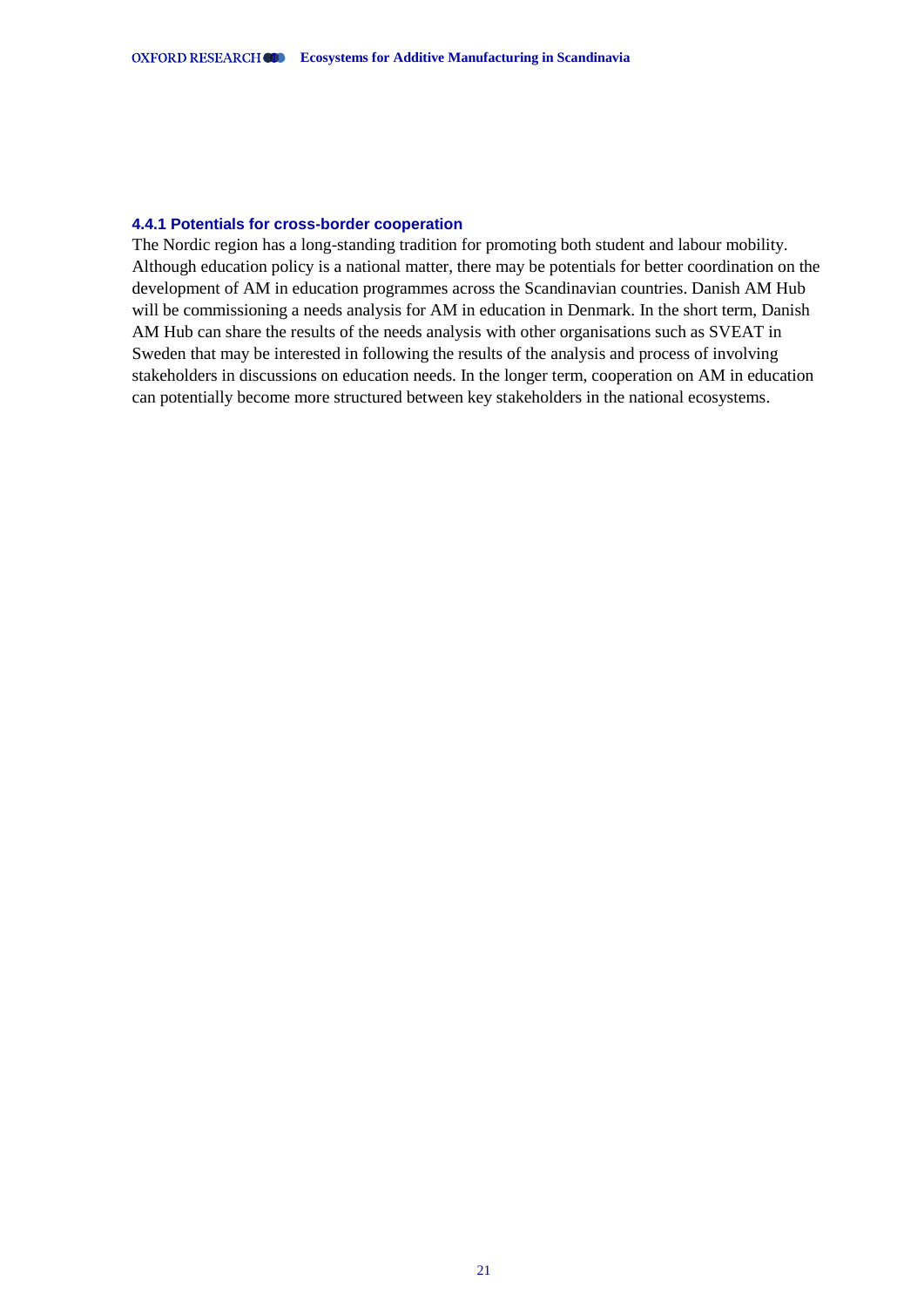# <span id="page-24-0"></span>**5. List of interviewees**

Denmark:

- Peter Tommy Nielsen, Force Technology
- Henrik Larson, Centre for Industry
- Nigel Edmondson, MADE
- David Bue, Technical University of Denmark
- Jacob Kjeldsen, Confederation of Danish Industry
- Werner Stapela, Danfoss
- Thorsten Brorson Otte, Grundfos
- Ronen Hadar, The LEGO Group
- Bastian Fietje, PlusPack
- Anders Johnsen, Carmo

Norway:

- Tor Dokken, SINTEF Digital
- Klas Boivie, SINTEF Manufacturing
- Erik Andreassen, SINTEF Industri
- Emma Østerbø, Katapult Raufoss
- Morten Kollerup, Mechatronics Innovation Lab
- Lars Lyshaug, ReThink Kongsberg
- Svein Hjelmtveit, Fieldmade
- Nils Elsrud, Tronrud Engineering AS
- Odd Terje Lium and Hilde Løken Larsen, Norsk Titanium

Sweden:

- Marcus Engqvist, IUC Syd
- Jan Andersson, IUC Sjuhärad
- Mats Falk, SVEAT
- Göran Backlund, SAAB
- Anna Sannö, Volvo CE
- Axel Månsson, Odigo Consulting